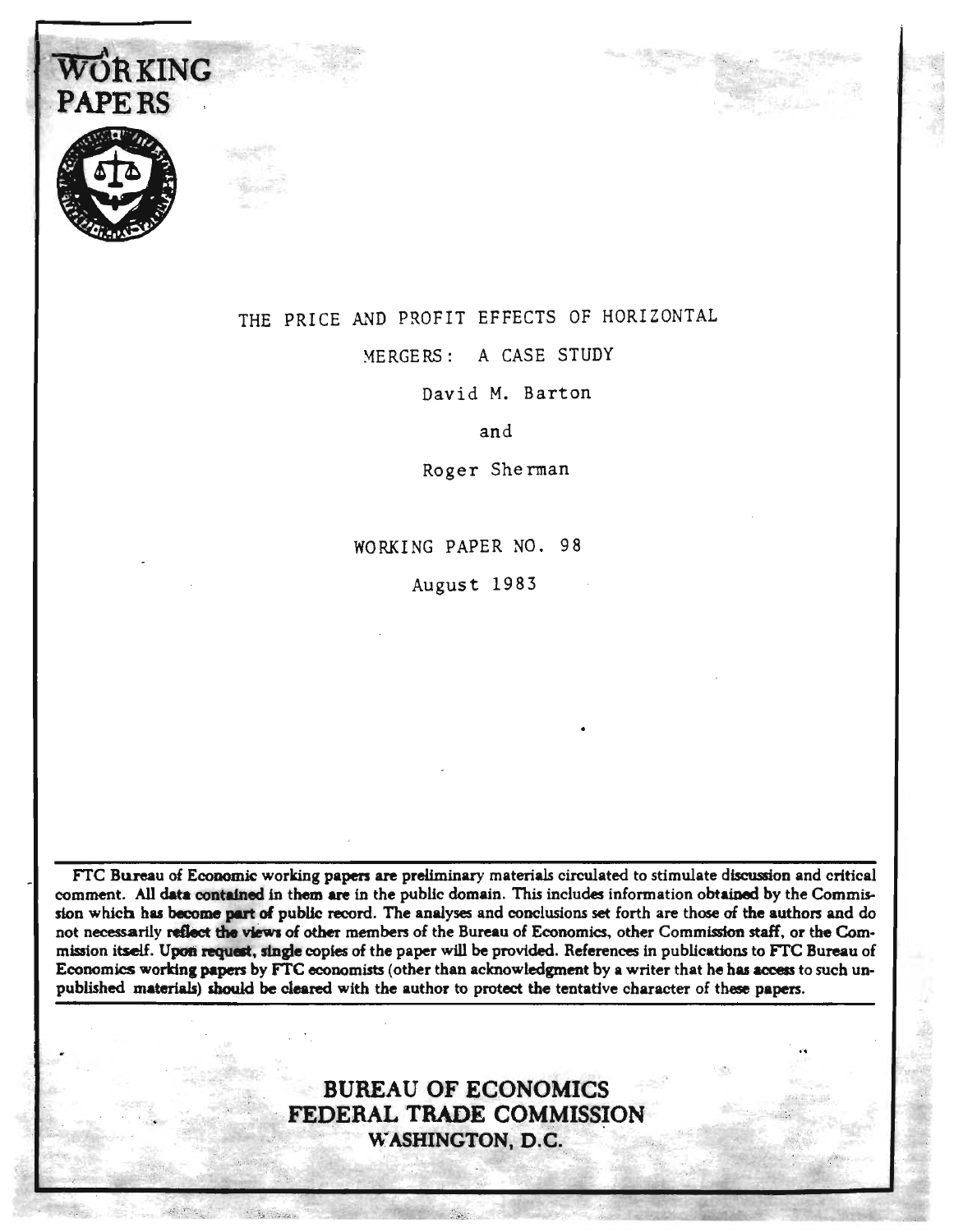# THE PRICE AND PROFIT EFFECTS OF HORIZONTAL MERGERS:

## A CASE STUDY\*

David M. Barton Bureau of Economies, Federal Trade Commission

 $\label{eq:2.1} \sigma_{\rm{max}} = \frac{1}{\sqrt{2\pi}}\left(\frac{1}{\sqrt{2\pi}}\right)^{1/2} \left(\frac{1}{\sqrt{2\pi}}\right)^{1/2}$ 

 $\frac{1}{2} \sum_{i=1}^n \frac{1}{2} \sum_{j=1}^n \frac{1}{2} \sum_{j=1}^n \frac{1}{2} \sum_{j=1}^n \frac{1}{2} \sum_{j=1}^n \frac{1}{2} \sum_{j=1}^n \frac{1}{2} \sum_{j=1}^n \frac{1}{2} \sum_{j=1}^n \frac{1}{2} \sum_{j=1}^n \frac{1}{2} \sum_{j=1}^n \frac{1}{2} \sum_{j=1}^n \frac{1}{2} \sum_{j=1}^n \frac{1}{2} \sum_{j=1}^n \frac{1}{2} \sum_{j=$ 

Roger Sherman Department of Economics, The University of Virginia

The analysis and conclusions set forth in this study are those of the authors and do not necessarily reflect the views of ine authors and do not necessarily reliect the views of<br>Commission Staff or the Commission itself. All data and other information used in the study are in the public domain. This includes information obtained by the Commission which has become part of the public record.

\* For helpful comments on earlier drafts we thank Ron Lafferty, Paul Pautler and Rich Sciacca.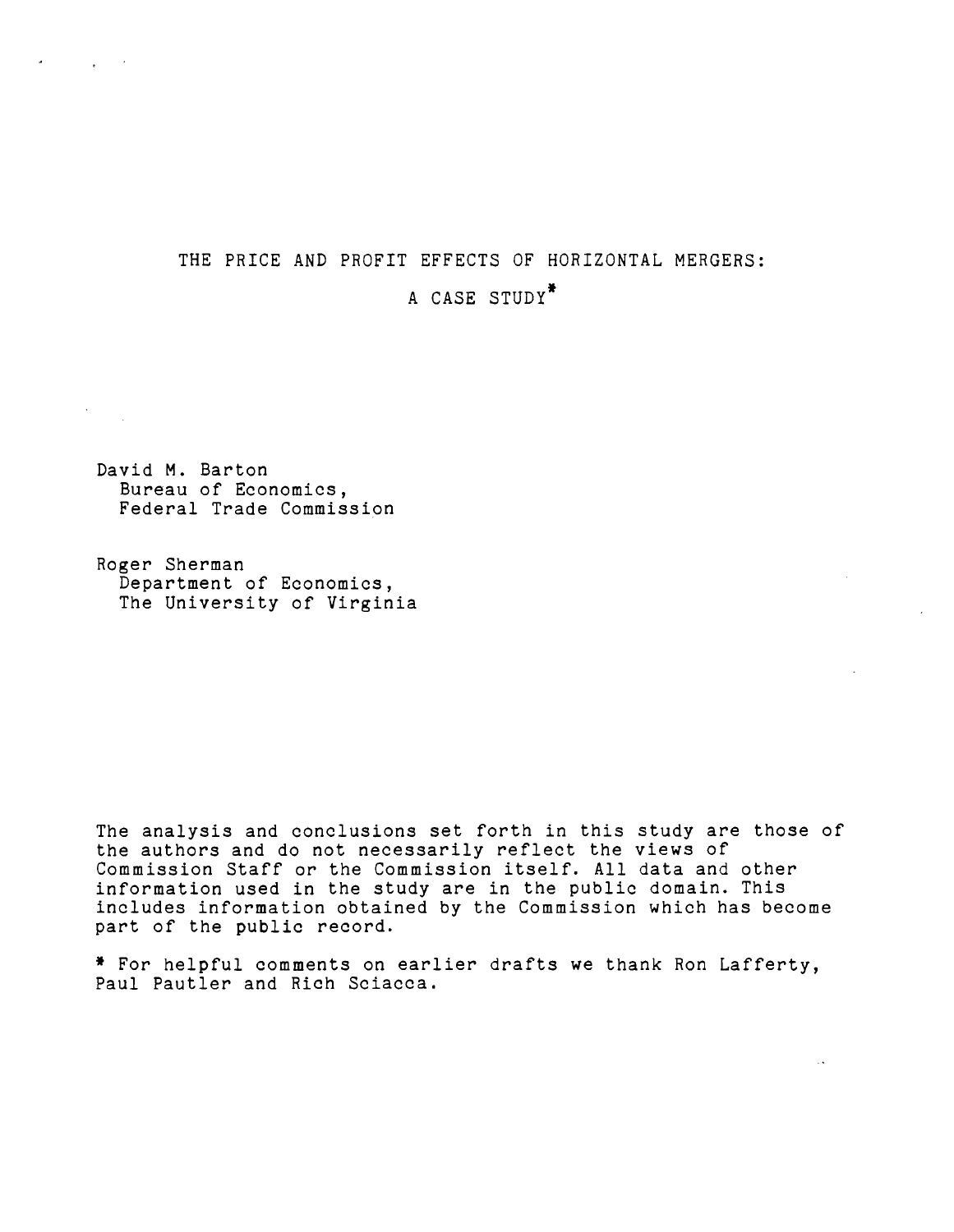## I. Introduction

The economic rationale behind antitrust concern for horizontal mergers rests primarily on the the familiar structure-performance paradigm that links market concentration with supra-competitive profits and, implicitly, with higher prices. A vast empirical literature has demonstrated a positive statistical relationship between measures of industry structure, such as entry barriers and concentration, and average industry profit using cross section data. A small number of cross section studies, most dealing with banking services, have claimed to find a positive relationship between concentrated market structure and price  $measures_1/$ , but we are unaware of any study that traces the effect of an actual change in market structure on prices or profits. In this paper we exploit an unusual opportunity to test for price effects and estimate profit consequences of two acquisitions that resulted in substantial increases in the market share of the acquiring firm.

The evidence we examine arises from a recent Federal Trade Commission antitrust suit against Xidex corporation, the world's largest producer of duplicating microfilm. The Xidex case is unusual in three respects. (1) Although the size of the market is small (sales under \$100 million), the acquisitions involved greater changes in market shares than are usual in antitrust actions. (2) The suit was brought five years after the first acquisition and two years after the second, so a post-acquisition record of price behavior exists for this example. Furthermore, the price data used in this study are actual transaction prices. (3) Special characteristics of the products allow a relatively

 $\mathbf{1}$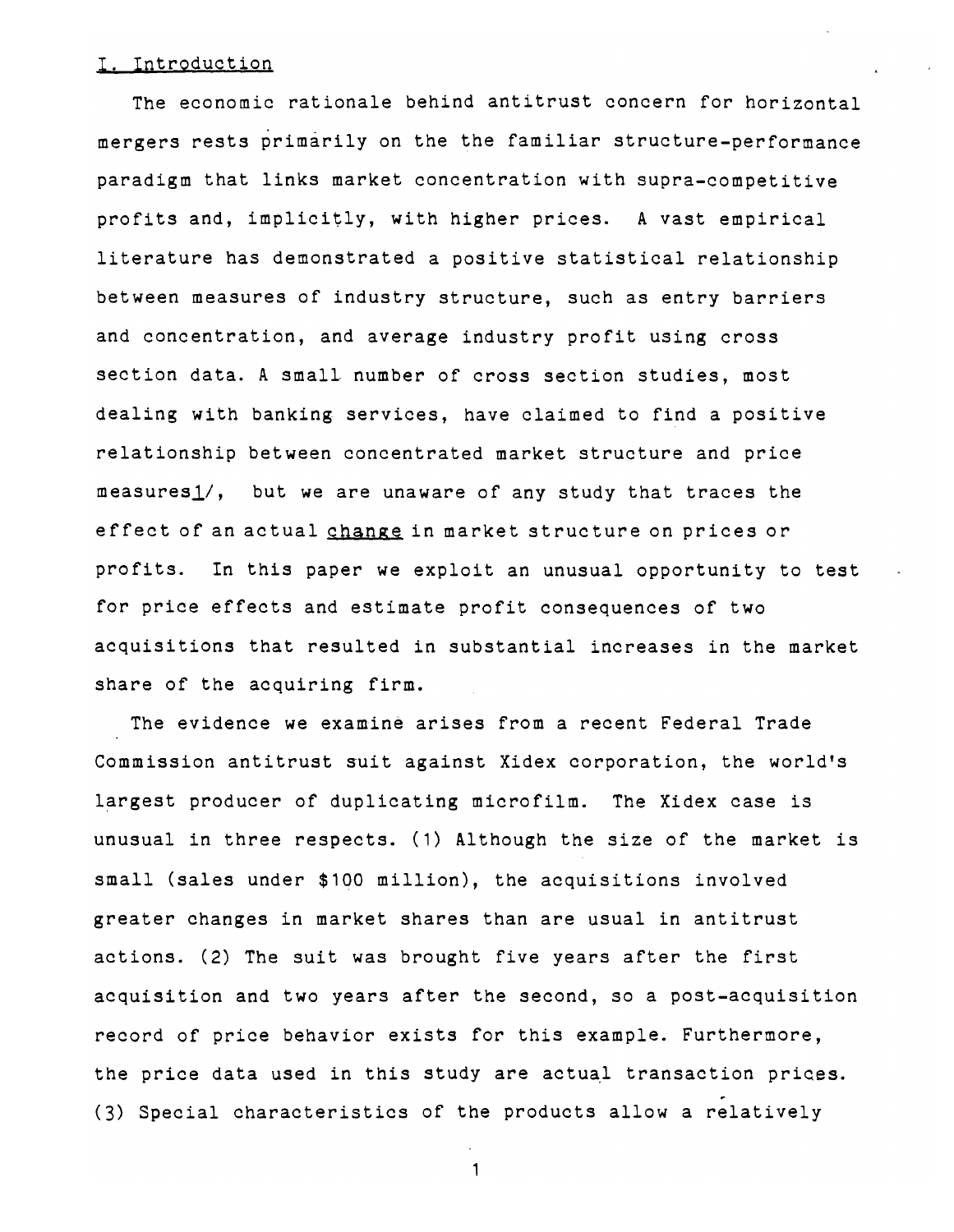straightforward test for price effects of the acquisitions.

The next section provides background information concerning the firms and products involved. Following that, we describe the data and methodology used to estimate the price effects.of the acquisitions, and present results which indicate significant price increases traceable to the acquisitions. We then offer estimates of the incremental profits attributable to those price increases. A final section provides a summary.

### II. Background

The Federal Trade Commission brought an antitrust suit against Xidex Corporation in 1981 for its earlier acquisition of two competitors. The acquisitions, in 1976 and 1979, had eliminated a major rival of Xidex in each of its two main product lines, two types of "non-silver" duplicating microfilm known as "diazo" and "vesicular". These two types of microfilm employ photo-imaging processes that can only be used for making duplicate copies from "silver" (halide) originals. $2/$  They have a significant cost advantage compared to the alternative of using silver duplicating film ( an advantage estimated at one-fourth to one-half the cost of using silver film) and are much simpler to handle and process. 3/ Diazo and vesicular are used to make about 95% of all duplicate microfilm copies and an even larger percentage of microfilm copies of active business *files.!1* Diazo and vesicular are closely competing alternatives for making duplicate copies, but not perfect substitutes. $5/$ 

In 1976 Xidex acquired the diazo business of Scott Graphics, Inc., increasing its U.S. market share in diazo microfilm from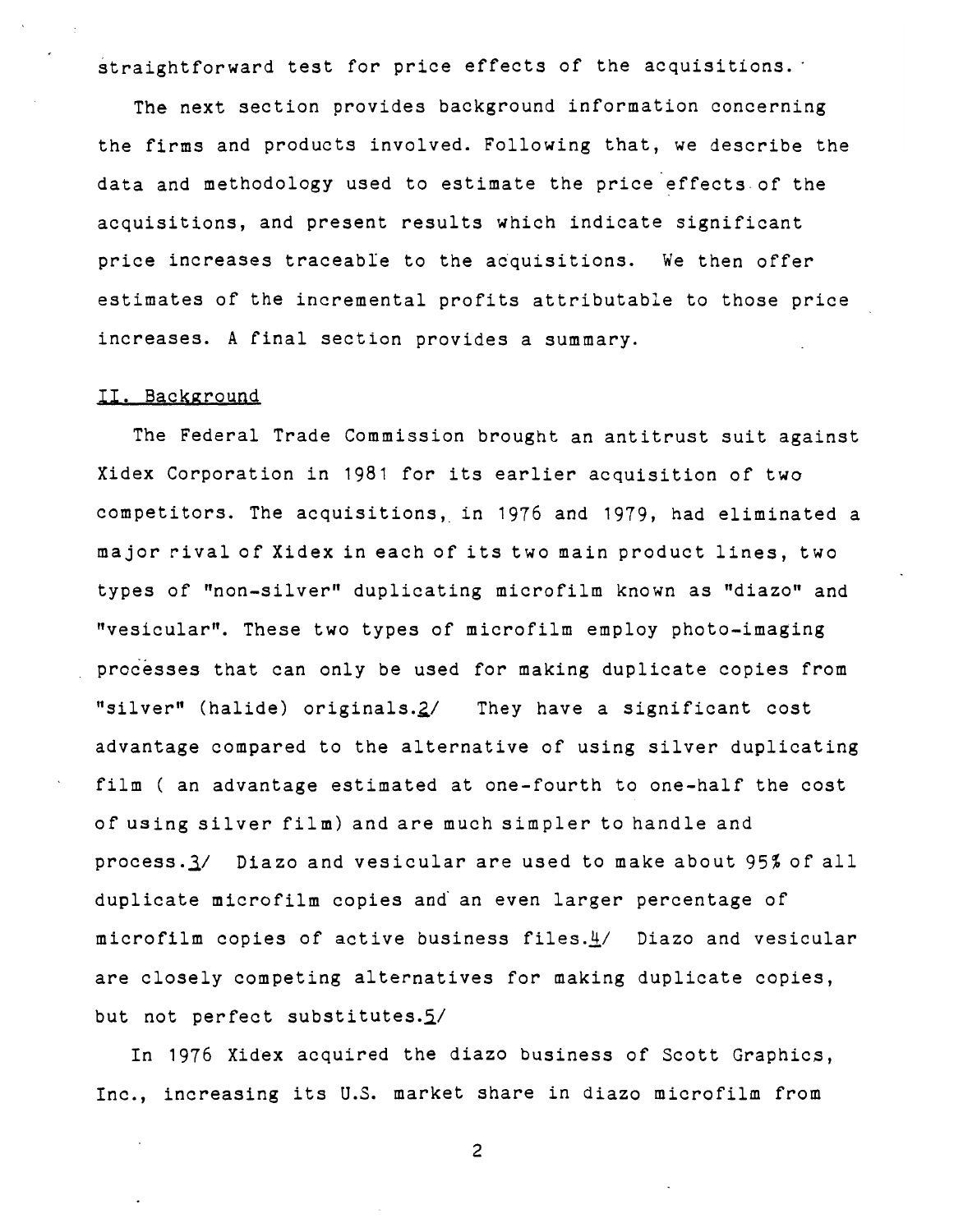40% to 55%. In 1979 it acquired the assets of Kalvar Corporation, increasing its U.S. market share in vesicular microfilm from 67% to 93% Combining the two products, the 1976 acquisition increased Xidex's share of U.S. "non-silver duplicating microfilm" sales from 46% to 55%, and the 1979 acquisition raised it from 61% to 70%.6/ Judging from market-share statistics, these acquisitions would appear to have had a significant impact on market structure. The issue we examine next is whether there were discernible effects on the prices of diazo and vesicular duplicating microfilm as a result of Xidex's extension of "market" power" in the two product lines.

## III. Price Effects

Metho401ogy and Data. Our study uses data covering a ten year period. In order to identify and measure price effects due to the acquisitions, we have to control for the influence during that period of general inflation and changes in the costs of inputs specific to the production of diazo and vesicular microfilm. For example, the cost of plastic film base increased due to the increase in petroleum prices, which also affected the cost of coatings since the coatings for both films use petroleum based resins. For both types of film, the cost of the film base and chemicals used for the coatings are estimated to account for 50% to 70% of price. I/ Offsetting increases in materials cost and the effect of inflation on non-microfilm specific costs were gains in productivity as the result of increased coating line speeds and quality control improvements which improved yields. $8/1$ 

To control for the influence of these factors on the level of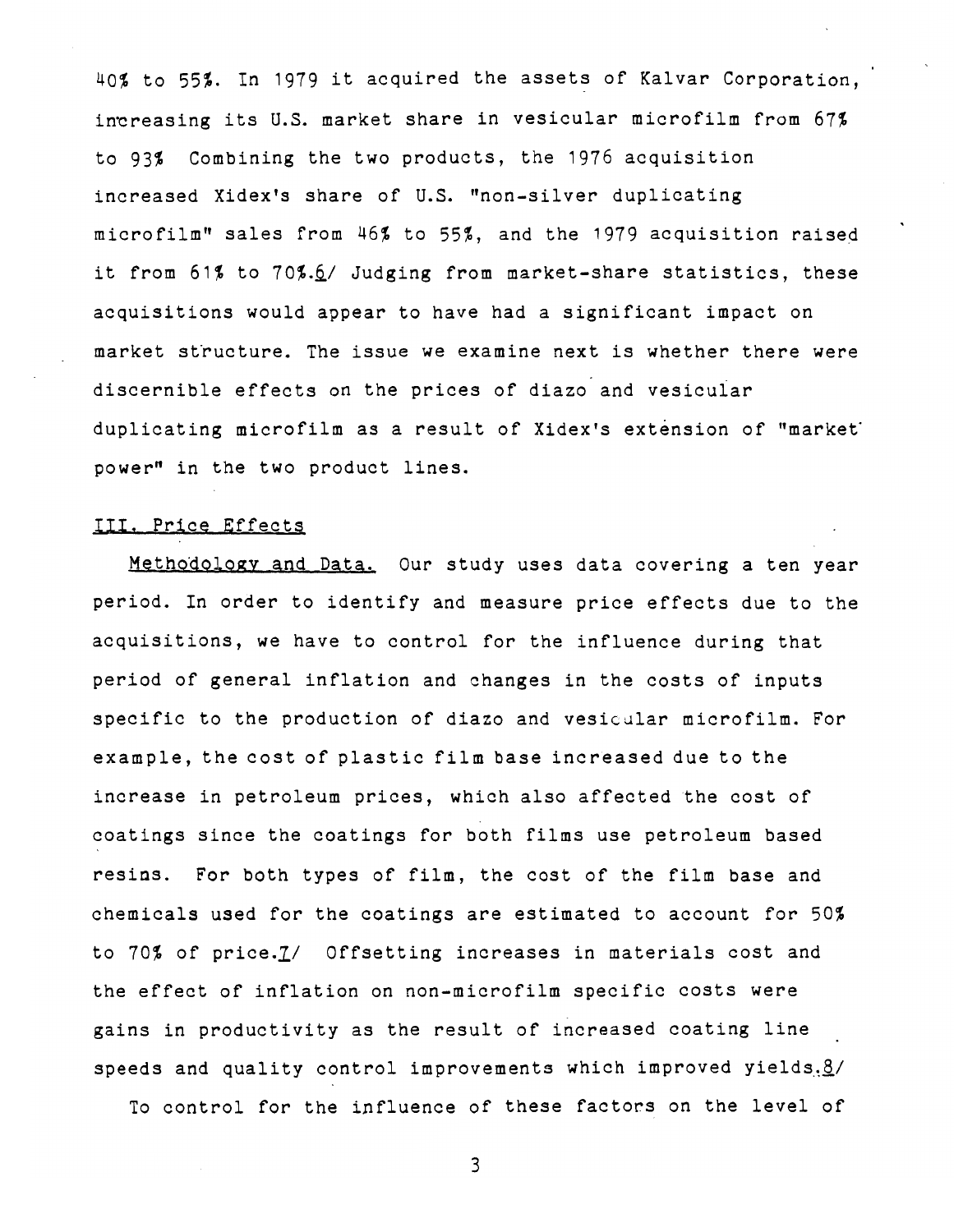absolute prices and thereby isolate price effects of the acquisitions, we use price ratios of vesicular and diazo microfilm in given product "configurations." A product configuration is defined by physical dimensions of the film (width, thickness and length) and whether or not it has a special edge stripe for marking. Because of the similarity in materials and processes, the vesicular-to-diazo price ratio for a given configuration should not be much affected by changes in petroleum prices, productivity, or general inflation. In making diazo or vesicular microfilm a coating is applied to a roll of plastic film base, which is the same for both types of microfilm. The coated film base is then cut into strips of various widths and lengths in the case of roll microfilm or into small sheets for aperture cards or microfiche. The difference between the production of the two film types is that a different coating is applied, but even these have many basic ingredients in common and the processes used to coat the films are very similar. $9/$  We shall examine whether there is a change in the relative price ratio following the acquisition affecting each product line. We should note that our method of using price ratios to identify price effects from the acquisitions is biased against finding such effects to the extent that the two products are good substitutes. If they were perfect substitutes, increases in absolute prices might have no effect on the price ratio.

The price data used for this study are U.S. Government Services Administration (GSA) contract prices for eighteen configurations of diazo and vesicular microfilm for contract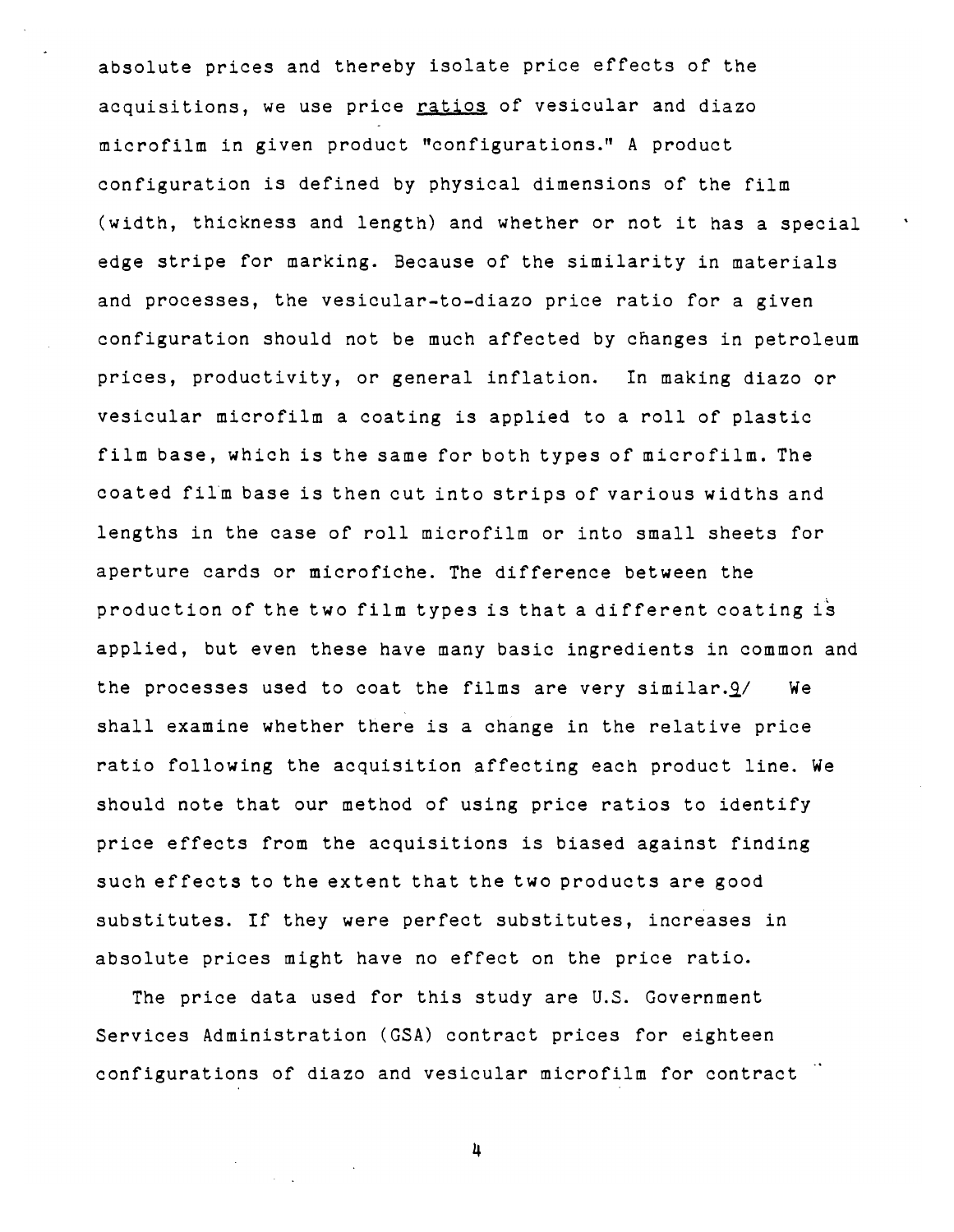years (ending June 30) 1973 to 1982. The prices are actual transaction prices determined by competitive bidding which takes place during the first quarter of each calendar year (for the contract year beginning July 1). Product specifications remained unchanged during this period.

The GSA purchase schedule for microfilm lists well over two hundred separate microfilm product "items".10/ A number of the product distinctions (film color and film speed, for example) are irrelevant for our purposes since the bid prices (for a given firm) did not vary by these distinctions.11/ We therefore collapsed the product classifications for each film type into a smaller group of relevant configurations. The price data used here are the average GSA contract prices (i.e., winning bid prices) of diazo and vesicular in the eighteen configurations that were common to both. $12/$  All of the matching configurations were for roll microfilm.

Because of the large volume of film purchased by the Federal Government, GSA prices are probably lower than average market prices. 13/ However, our methodology for estimating the price effects of the acquisitions only assumes that GSA prices reflect the general trend in market prices. We believe this assumption is justified since marketing documents and testimony reveal that firms used these prices as reliable indices of market prices. $14/$ 

Price Comparisons. We adopt the convention of computing the price ratios for each of the eighteen matching configurations as the price of vesicular divided by the price of diazo, i.e.,  $V_i/D_i$ (i = 1,..., 18). Post acquisition prices will be denoted by  $V_i$ and  $D^i{}_i$ . Unprimed,  $V_i$  and  $D_i$  denote "competitive benchmark"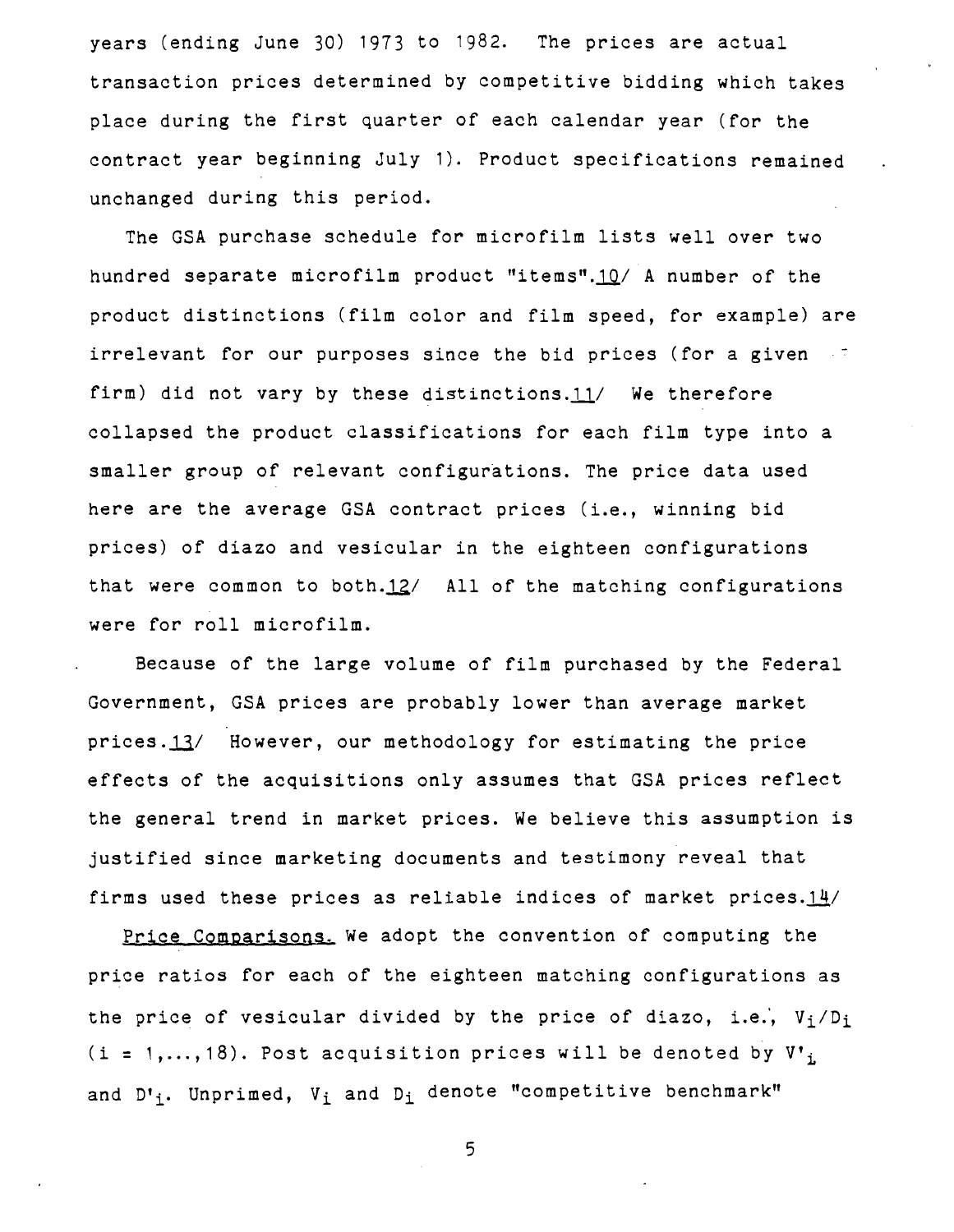prices, this term serving as shorthand for "the prices that would have obtained in the absence of the acquisitions." (As discussed later these benchmark prices may have been above true competitive prices.) For each configuration, we use the time series data on GSA contract prices to calculate the average price ratio for three subperiods.

 $R_{c,i}$  = the average value of  $V_i/D_i$  (the competitive benchmark price ratio). The average price ratio prior to either acquisition, computed using prices for contract years 1972-73 through 1976-77.

 $R_{SI}$  = the average value of  $V_i/D^i$ . The average price ratio following the Scott acquisition, but before the Kalvar acquisition, computed using prices for contract years 1977-78 and 1978-79.

 $R_{ki}$  = the average value of  $V^i$ ; /D';. The average price ratio following the Kalvar acquisition, computed using prices for contract years  $1979-80$  through  $1981-82.15/$ 

Suppose we expect the Scott acquisition to result in an increase in diazo prices above their competitive benchmark level. Our hypothesis then can be stated as

(1)  $D'_{i} = D_{i}(1 + d), d > 0,$ 

were d denotes proportional increase in diazo prices above their competitive benchmark levels. Divide (1) through by  $V_i$  and take the reciprocal to get an expression in terms of the V/D price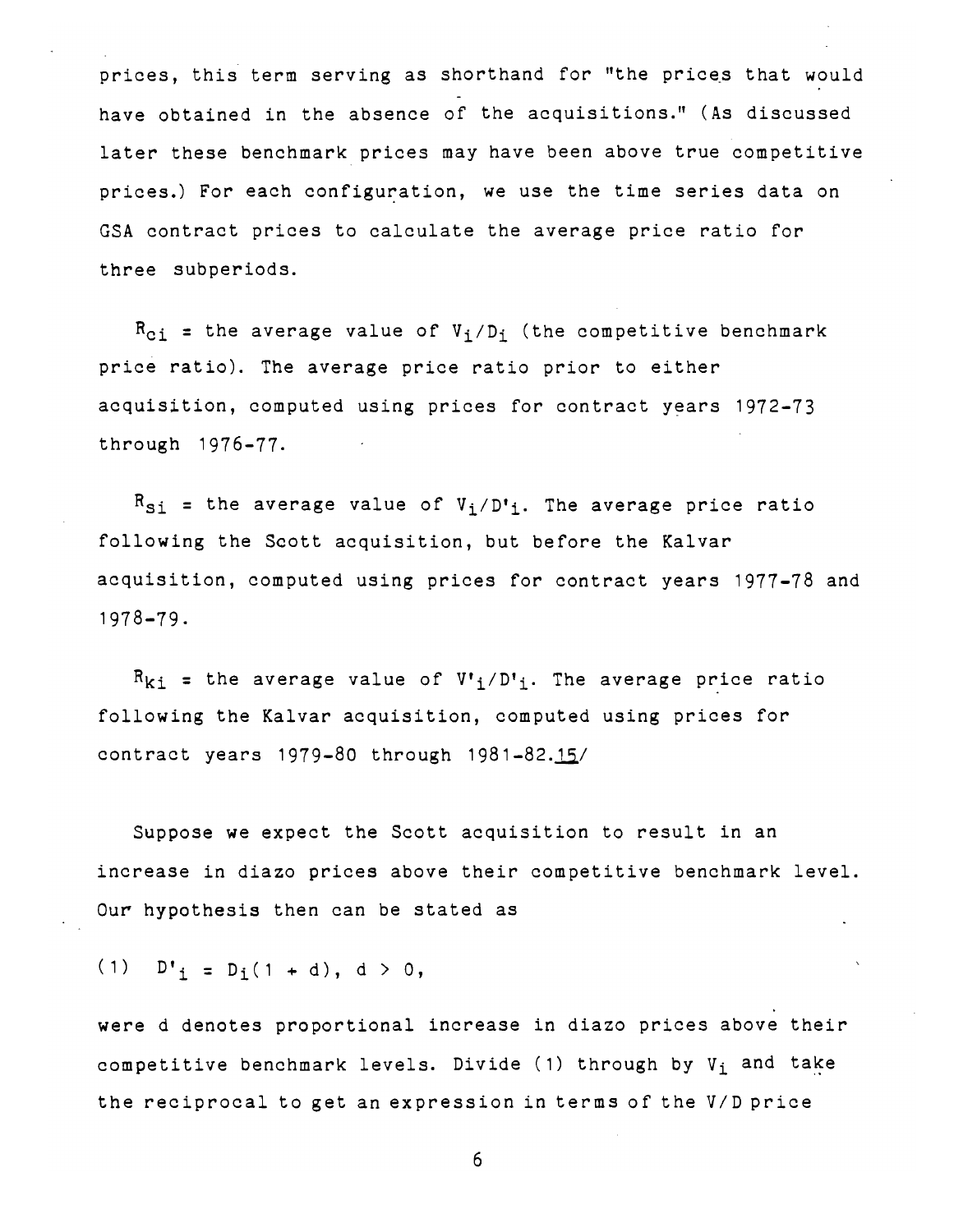ratios,

(2)  $V_i/D'_{i} = V_i/D_i(1 + d)$ .

Thus, if  $d > 0$  the V/D price ratio following the Scott acquisition will fall relative to the competitive benchmark price ratio. On substitution of the observed average price ratios, we have

 $(2')$   $R_{si} = R_{ci}/(1 + d)$ .

Our estimate of d is calculated by solving for d in  $(2')$  as d =  $R_{ci}/R_{Si}$  - 1.

In the case of the Kalvar acquisition, we are concerned about the effects on vesicular prices. The analogue to equation (2) is

(3)  $V'_{i}/D_{i} = (V_{i}/D_{i})(1 + v),$ 

where v is the proportional increase in vesicular prices above their competitive benchmark level. In this case, however, we do not have data corresponding to the price ratio appearing on the left-hand side since the Kalvar (vesicular) acquisition occurred after the Scott (diazo) acquisition. We have two alternatives. The first is to use  $R_{s,i}$  and  $R_{ki}$  to estimate v. If we divide through  $(3)$  by  $(1 + d)$  and use  $(1)$ , we have

(4)  $(V'/D')_i = (V/D')_i (1 + v),$ 

an equation containing price ratios corresponding to average price ratios,  $R_{ki}$  and  $R_{Si}$ . Therefore one method of estimating v would be to use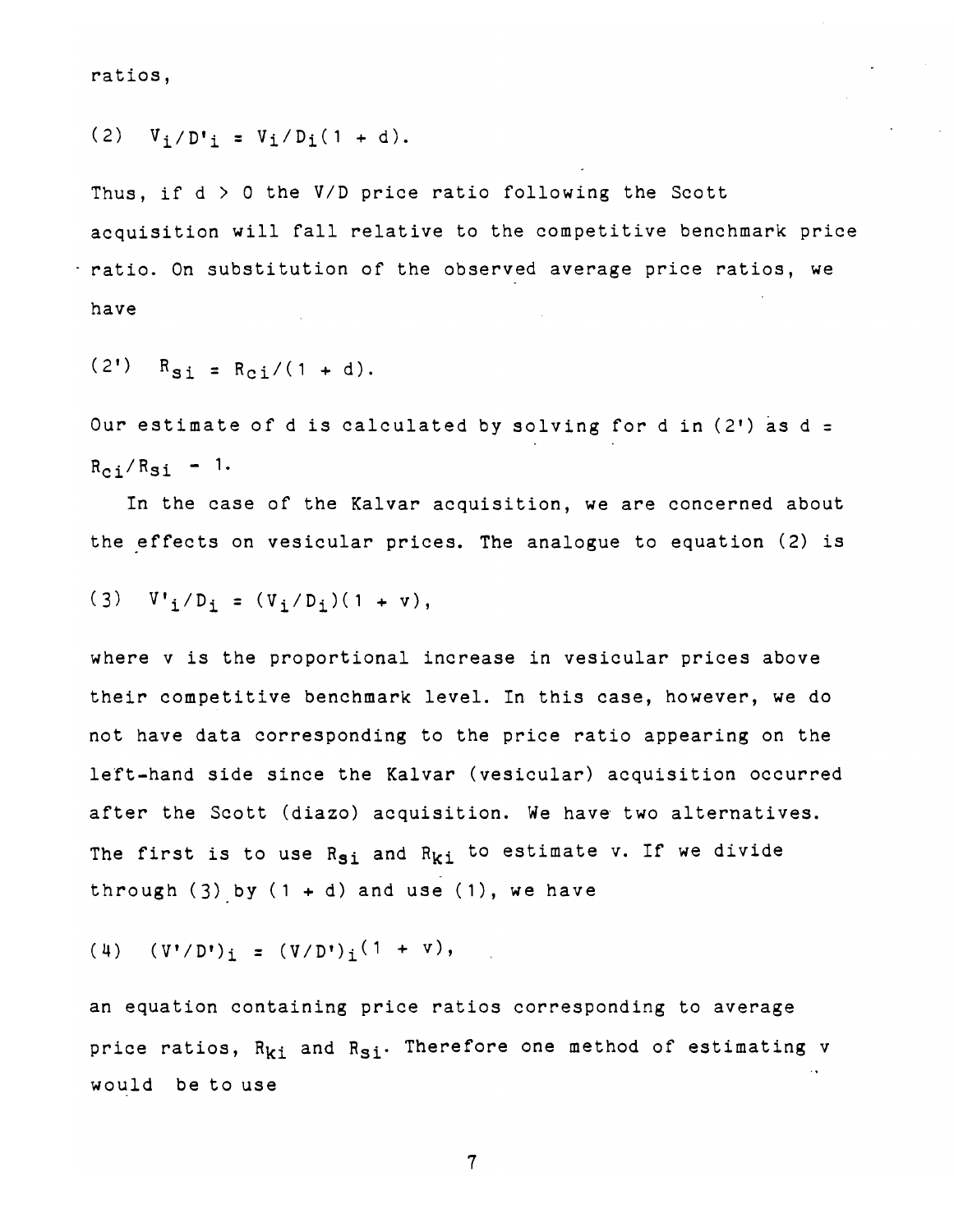$$
(4^{\circ})
$$
 R<sub>ki</sub> = R<sub>si</sub> $(1 + v)$ ,

which yields an estimate of v calculated as  $v = R_{k,i}/R_{qi} - 1$ . The problem with this approach is that it implicitly assumes any effect of the Scott acquisition on diazo prices persisted during the period following Kalvar acquisition. Suppose the Scott acquisition had a positive but more brief effect on diazo prices. Since this effect is embedded in  $R_{\sigma i}$ , using  $(4!)$  would result in ince this effect is embedded in R<sub>si</sub>, using (4') would result in<br>in estimate of v that would be biased upward. We have adopted the more conservative approach of assuming that  $d = 0$  at the time of the Kalvar acquisition. We use  $R_{k,i}$  as defined above but compare it with  $R_{c,i}$  rather than  $R_{ci}$ . The estimate of v that we use is therefore given by  $v = R_{ki}/R_{ci} - 1$ .

Results. Statistical tests are given in Table 1. The values of  $R_{c,i}$ ,  $R_{s,i}$ , and  $R_{ki}$  for each of the eighteen matching configurations are given in the first three columns of Table 1, followed by the calculated values of  $d_i$  and  $v_i$ . We use the sample values of  $d_i$  and  $v_i$  to estimate d and v. The estimates are 0.111 and .228, respectively. The null hypotheses,  $d = 0$  and  $v =$ 0, are each rejected in favor of the alternatives,  $d > 0$  and  $v > 0$ 0, at the .01 level of significance or better.

#### \*\*\*\*\*\*\*\*\*\*\*\*\*\*\*\*\*\*\*\*\*\*\*\*\*\*\*

Place Table 1 about here \*\*\*\*\*\*\*\*\*\*\*\*\*\*\*\*\*\*\*\*\*\*\*\*\*\*\*\* Place Figure 1 about here \*\*\*\*\*\*\*\*\*\*\*\*\*\*\*\*\*\*\*\*\*\*\*\*\*\*\*\*\*

 $8<sup>°</sup>$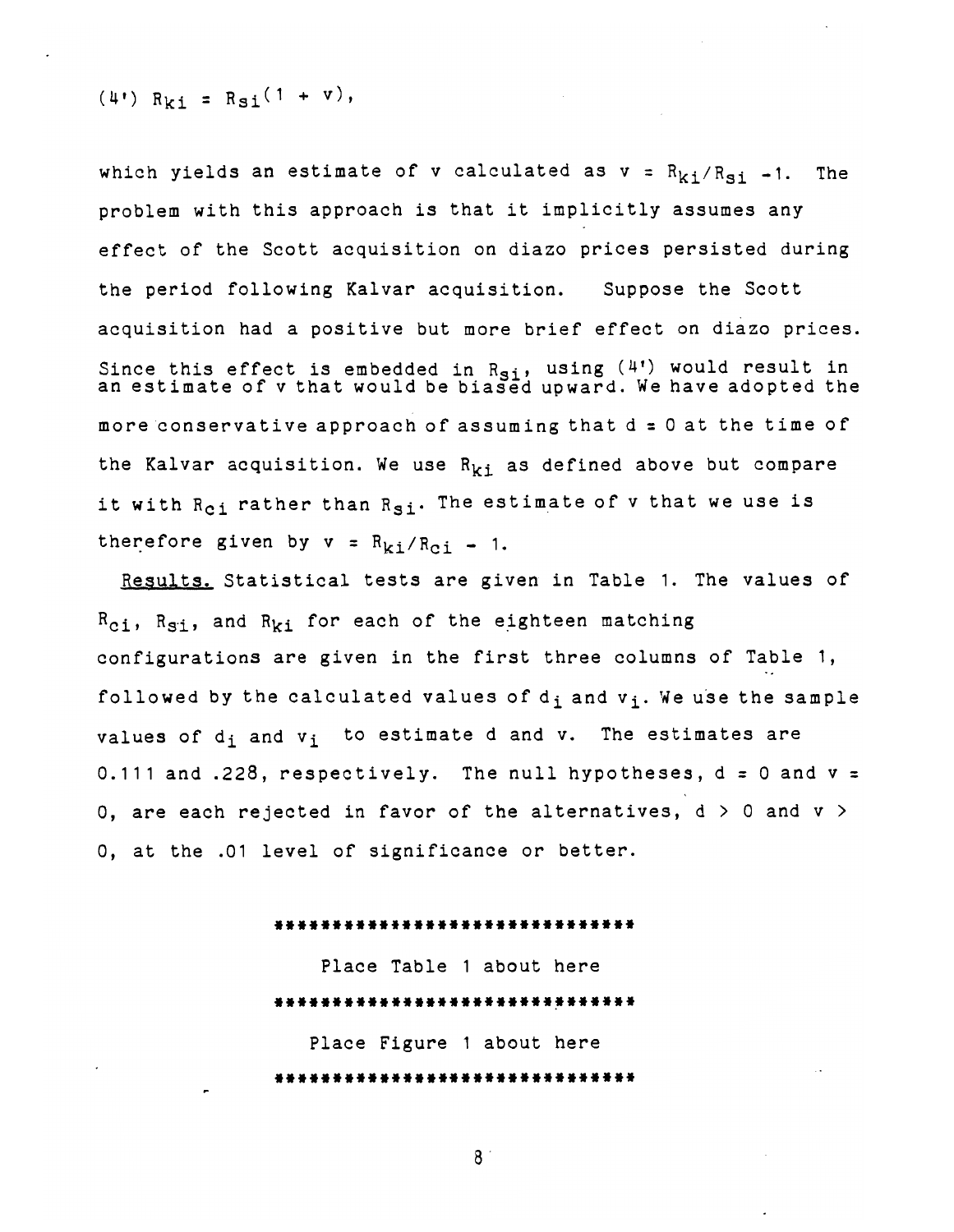A picture is useful in conveying the circumstances ,behind the statistical results. In Figure 1 we have plotted the value of the average 'price ratio across all configurations for each contract year. The solid lines give the average values of  $R_{c,i}$ ,  $R_{S,i}$ , and  $R_{ki}$  from Table 1.16/ The hypothesis that the changes in market structure had a positive impact on prices implies that the average price ratio, measured as *V/D,* would fall following the· Scott (diazo) acquisition and then rise following the Kalvar (vesicular) acquisition. This pattern is clearly evident in Figure 1. In addition, since the Kalvar acquisition gave Xidex a near monopoly in vesicular, one would expect the price effect of this acquisition to be greater than that of the Scott acquisition, as it appears to be. Note also that the average value of *V/D* has a rising trend following the Kalvar acquisition. This is consistent with (but, of course, does not confirm) the possibility that the price impact of the Scott acquisition was being dissipated, since a decline in d from its initial value would be reflected in a rising value for the *V/D* price ratio.

### IV. Estimates of the Short-run Effects on Profits

We now turn to estimating the impact of the acquisitions on Xidex's profits. The acquisitions may have increased profits through economies of scale in production and distribution or from Xidex's superior management skill.17/ Our interest, however, is with the increase in profits due to the elevation of prices above their competitive benchmark levels. We denote these "supra-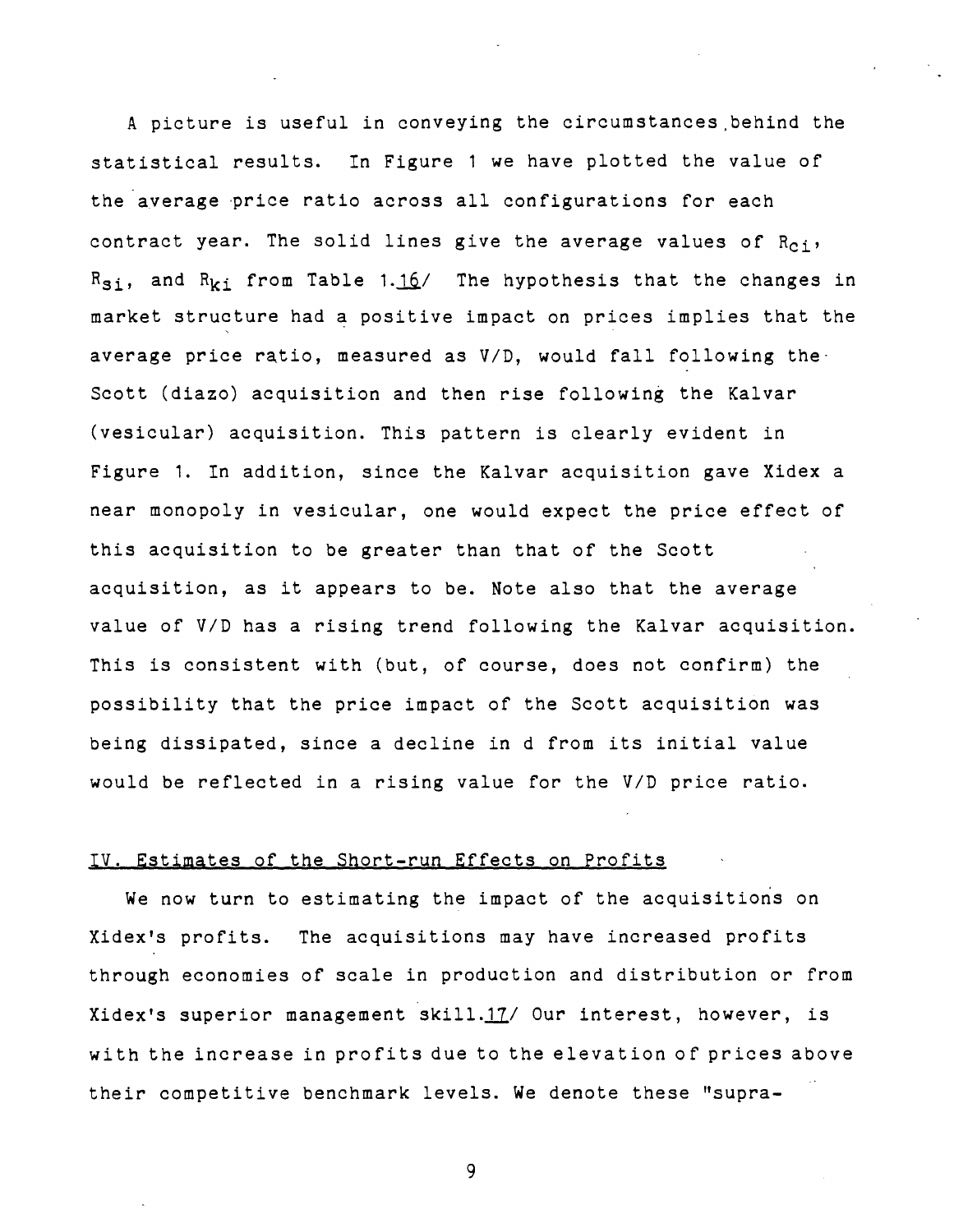competitive" profits as  $\pi$ <sup>*'*</sup> (with subscripts d and v where appropriate).

> **\*\*\*\*\*\*\*\*\*\*\*\*\*\*\*\*\*\*\*\*\*\*\*\*\*\*\*\*\*\***  Place Figure 2 about here **\*\*\*\*\*\*\*\*\*\*\*\*\*\*\*\*\*\*\*\*\*\*\*\*\*\*\*\*\*\*\***

Methodology. To estimate supra-competitive profits we take Xidex sales revenue for each product line separately following the acquisition affecting that product line and then subtract the estimate of sales at competitive benchmark prices. In Figure 2 let DD represent Xidex's (annual) demand curve for one of the two products in a particular post-acquisition year. P' and Q' are post acquisition price and quantity; P denotes the benchmark competitive price and Q the quantity that Xidex would sell at that price. Total sales revenue, S = P'Q', is the sum of areas A, B, and C. Our estimate of supra-competitive profit due to the price effect of the acquisition is given by area A. Using the relationship

5)  $P' = P(1 + j)$ , j = d or v,

the dollar value of areas  $B + C$  is given by

 $P^{\dagger}Q^{\dagger}$ 6) PQ' **= ----------** =  $(1 + i)$   $(1 + i)$ 

So the value of **77'** ( area A) is given by

j 7) *IT'* **=** P'Q' - PQ' = S **--------.**  -------<br>1 + i)

The estimates of supra-competitive profits on diazo and vesicular.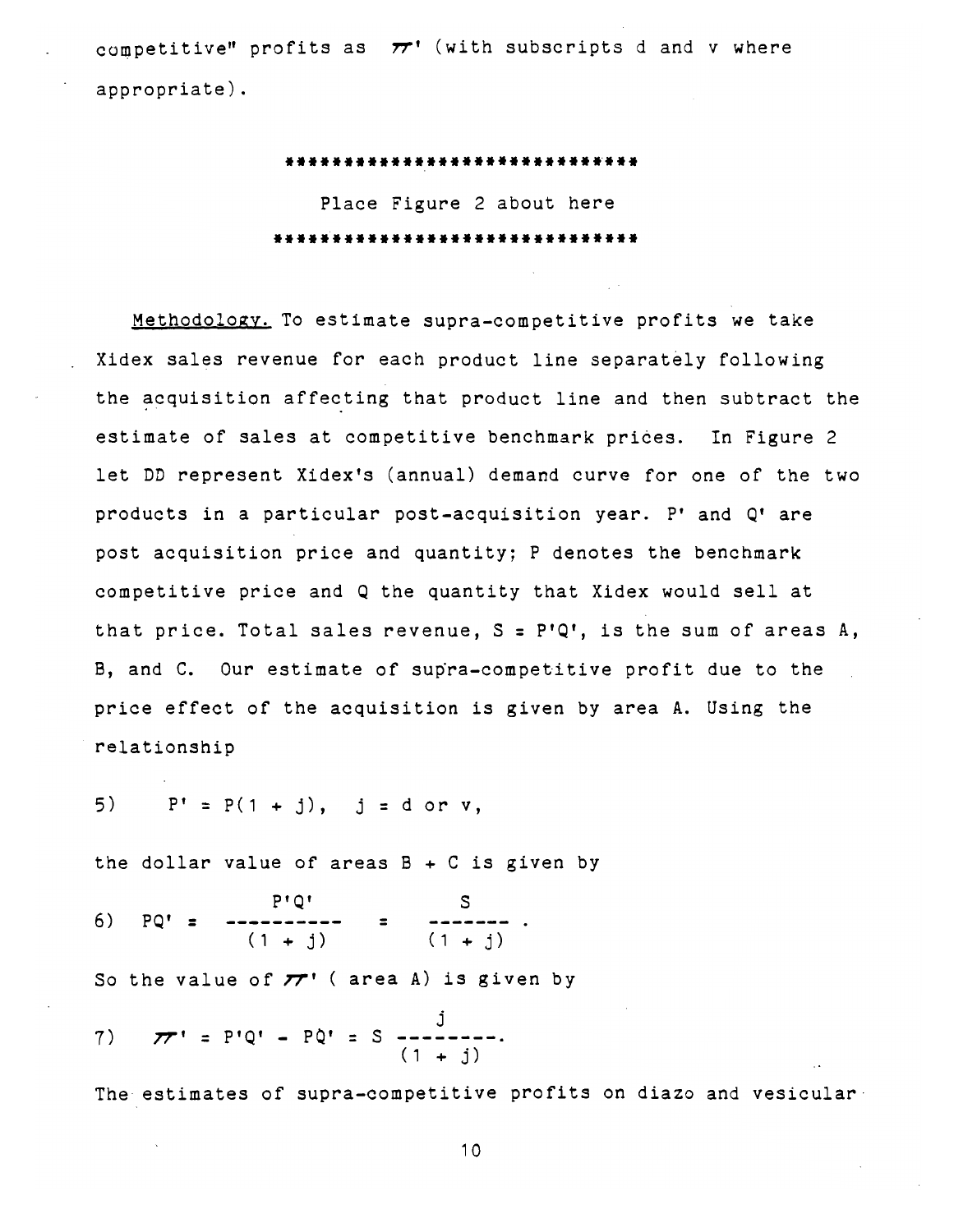microfilm for post acquisition years are calculated from (7) using annual sales revenue for the product in question and our estimates of d or v substituted for j. These estimates are given in last two columns of Table 2.

#### **\*\*\*\*\*\*\*\*\*\*\*\*\*\*\*\*\*\*\*\*\*\*\*\*\*\*\*\*\*\***

Place Table 2 about here. **\*\*\*\*\*\*\*\*\*\*\*\*\*\*\*\*\*\*\*\*\*\*\*\*\*\*\*\*\*\*** 

Qualifications. Before discussing them further, we need to discuss a source of possible upward bias in these profit estimates and to point out sources of offsetting downward bias that are due to our conservative assumptions. In Figure 2, area A measures the gain in profits due to the price effects of the acquisition correctly only if P is the "true" competitive price yielding no excess profits. Recall, however, that P is an estimate of the price that would have obtained had the acquisition not taken place. Since the sales for both diazo and vesicular were highly concentrated in few sellers before the acquisitions, prices might have been above competitive levels due to oligopolistic behavior. If P actually is above the true competitive price,  $P_{c}$ , then the value of the profit gain (due to price increases) is A minus D rather than A alone. Our procedure for estimating *1r'* thus assumes Xidex was earning only a competitive rate of return at price P; in other words it implicitly assumes  $P = P_0$ . If  $P > P_0$ , then our procedure overstates the gain in profits attributable to the price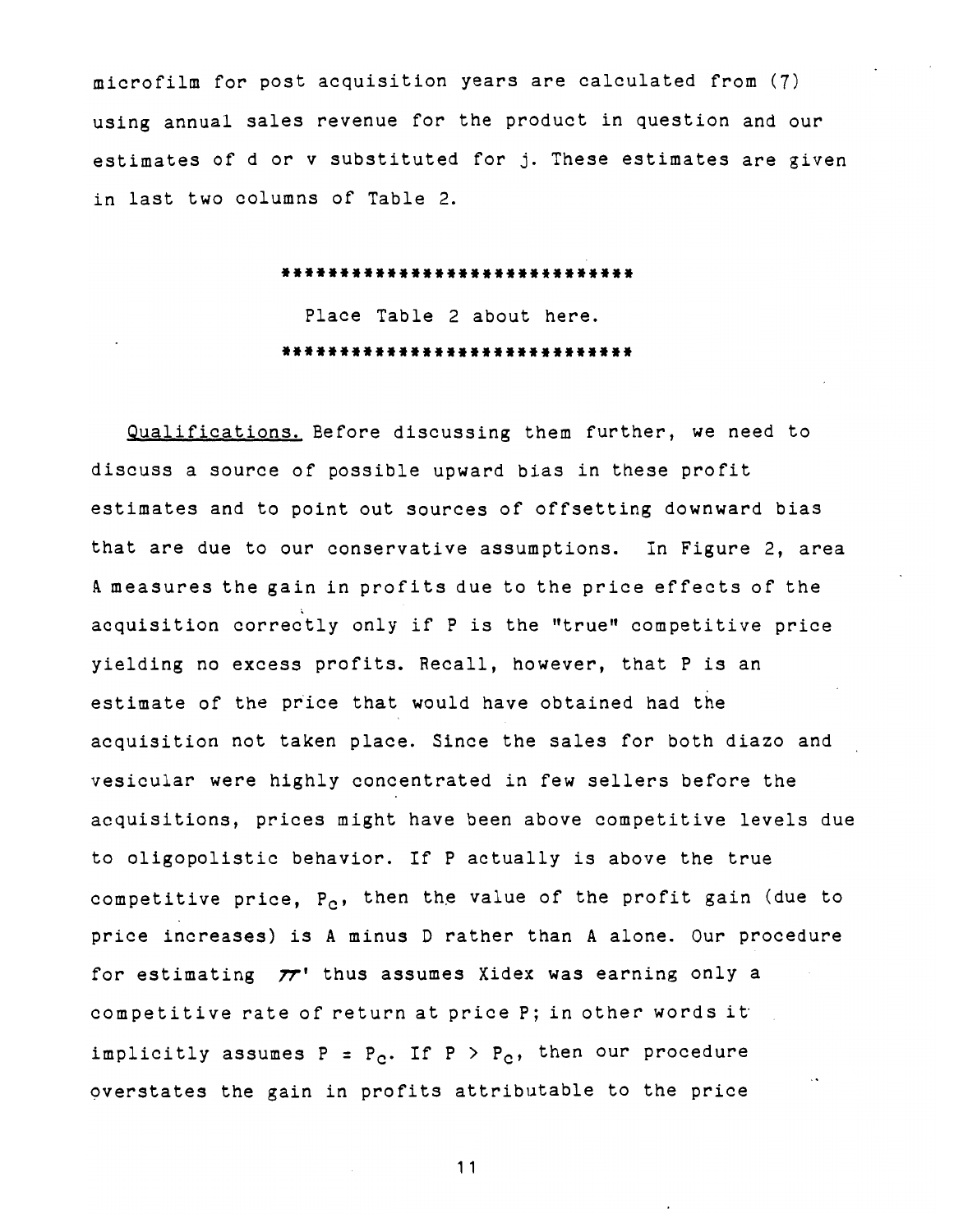increases.

In order to get a feel for the magnitude of the bias assume that marginal costs are constant over the interval Q'Q. The dollar values of areas A and D are given by

$$
A = (P' - P)Q' \quad \text{and} \quad
$$

$$
D = (P - P_{c})(Q - Q').
$$

The relative size of the bias is, therefore, given by

(8) 
$$
\frac{D}{A} = \frac{P - P_C}{P' - P}
$$
  $(\frac{Q - Q'}{-} - \frac{P}{Q'})$ 

Let m represent the proportional difference between P and  $P_{c}$ , as  $m = (P - P_c)/P$ , or  $P(1 - m) = P_c$ . Using this definition of m we can restate (8) as

(9) 
$$
\frac{D}{A} = \frac{m P}{P' - P_C} (\frac{Q - Q'}{Q'})
$$

Now a reasonable definition of arc elasticity of demand, with primes denoting new prices and quantities, is

 $\Omega^{\bullet}$   $\Omega$  $(10)$  E = -Q' P'- P

Instead of P and Q or P' and Q', the reference point is an average over the arc obtained by using P and Q' which is closer to the middle of the  $arc.18/$  From equations (9) and (10) it is clear that the size of  $D/A$  depends on how much P exceeds  $P_{C}$ , captured by m, and on the absolute value of price elasticity of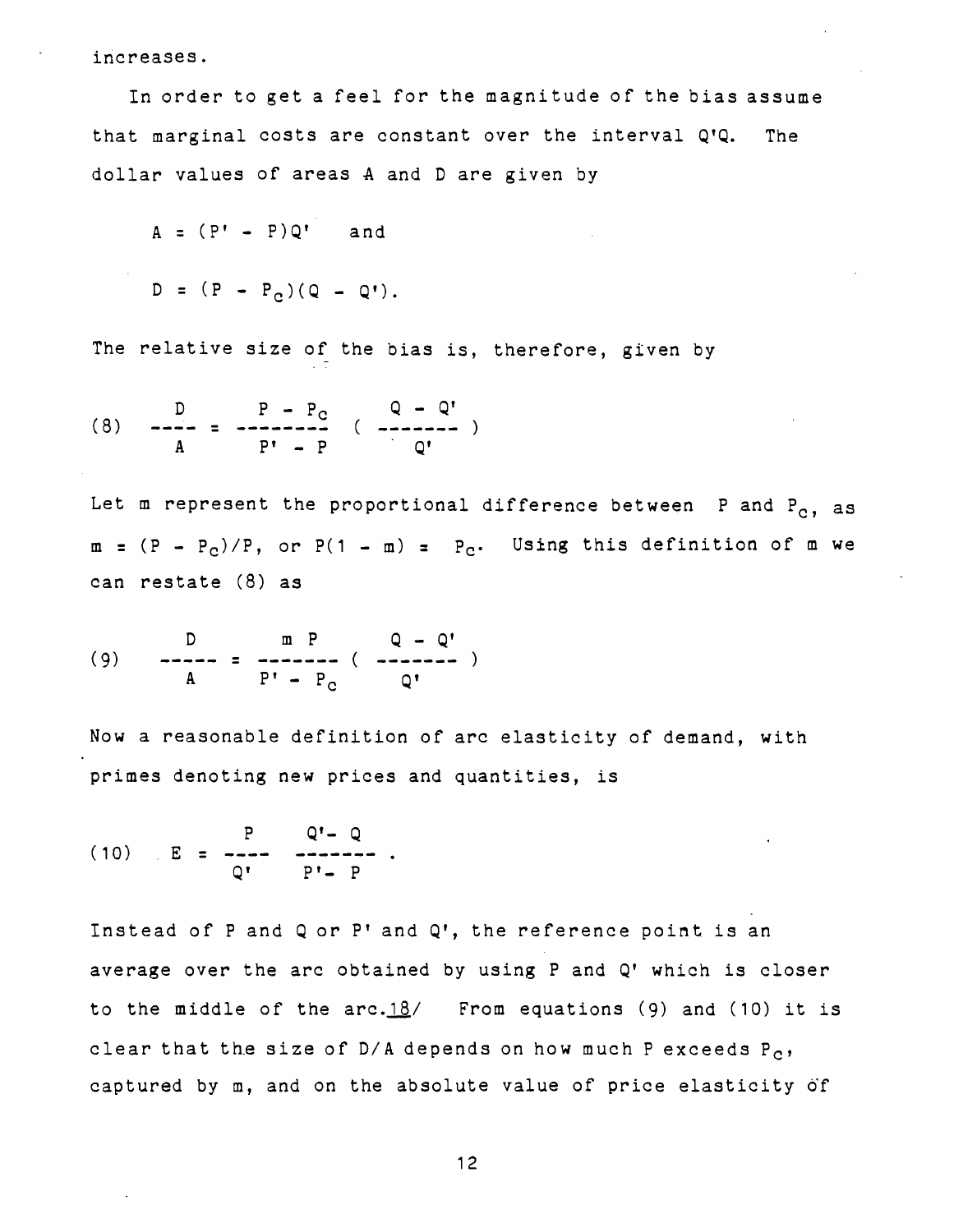demand:

(11) 
$$
\frac{D}{A} = - - = m \mid E \mid.
$$

Thus, as long as demand is not very elastic over the interval P'P and m is quite small, area A in Figure 2 will be a good estimate of the gain in profits due to the price effects of the acquisition.

The net bias from our procedure for estimating the gain in profits is likely to be small (and may be negative) because of three instances in which we took the conservative option in estimating magnitudes that affect our estimates of *7T'.* First, in estimating v, recall that we assumed d was zero, i.e., the price effect of the Scott acquisition vanished at the time of the Kalvar acquisition. If the price effect of the Scott (diazo) acquisition was not entirely eroded by then, the average value of  $v_i$  would be larger than .228; thus our estimate of  $\pi v_y$  based on v = .228 would be biased downward.

Second, consistent with using  $d = 0$  in calculating v, we have assumed that  $\pi_{d}$  = 0 following the Kalvar acquisition; no supracompetitive profit from the Scott (diazo) acquisition is included after fiscal year 1979 (see Table 2). Notice we also ignore the possibility of any supra-competitive profit on diazo for fiscal year 1977 even though the Scott acquisition took place in June 1976. We do this because we use the bidding on GSA contracts to date price increases. The bidding on GSA contracts for fiscal year 1977 took place in early 1976, four or five months before the acquisition, so we conservatively date the price increase in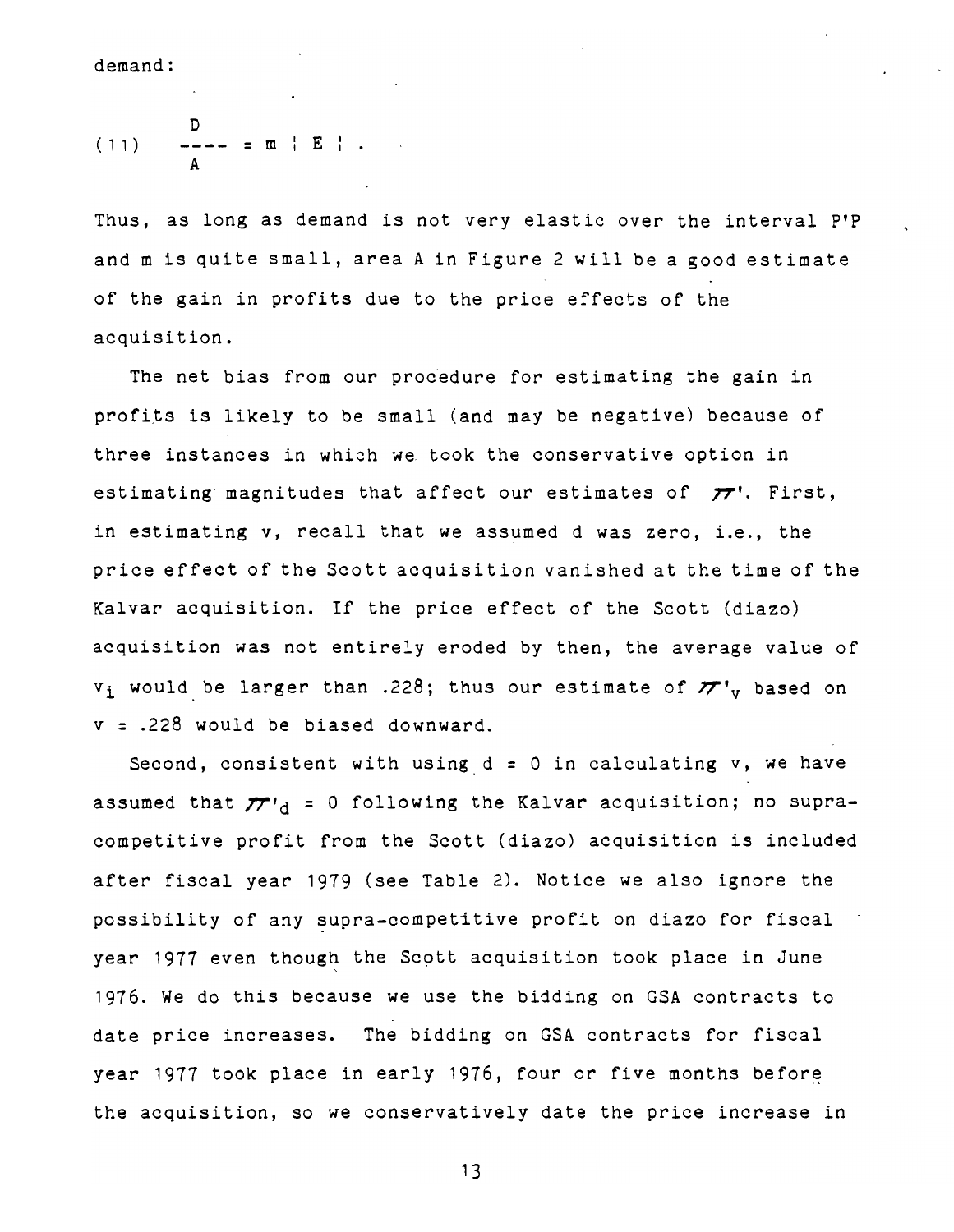diazo at the time of the bidding for the 1977-78 contract year which took place in early 1977 (the first round of GSA bidding following the Scott acquisition). However, it is surely possible that price increases in diazo were reflected in sales to non-GSA customers during fiscal year 1977.

The third instance of conservatism concerns our method of calculating total sales for each product line following the Kalvar acquisition. For this period sales data for diazo and vesicular are not separately available. To separate sales by product line we used the proportions from the last fiscal year in which separate sales data were available, 1979. This almost certainly understates the proportion of vesicular sales in later years, since the Kalvar acquisition removed Xidex's only real competition in vesicular. Of course if we have understated the proportion of total film sales that were vesicular, we have understated the sales base used to calculate the supracompetitive profit on vesicular and thus understated the amount of such profits.

Results. Our estimate of supra-competitive profit for diazo is \$4,176,000"in fiscal years 1978 and 1979 and for vesicular is \$7,869,000 in fiscal years 1980 and 1981. To put these figures in perspective, the purchase price of Scott was \$4,225,000 and that of Kalvar was about \$6 million.19/ In each case estimated gain from raising prices (relative to competitive benchmark levels) was sufficient to recoup the cost of the acquisition in two years. Even if our estimates of supra-competitive profit contain some upward bias, which we have attempted to avoid, the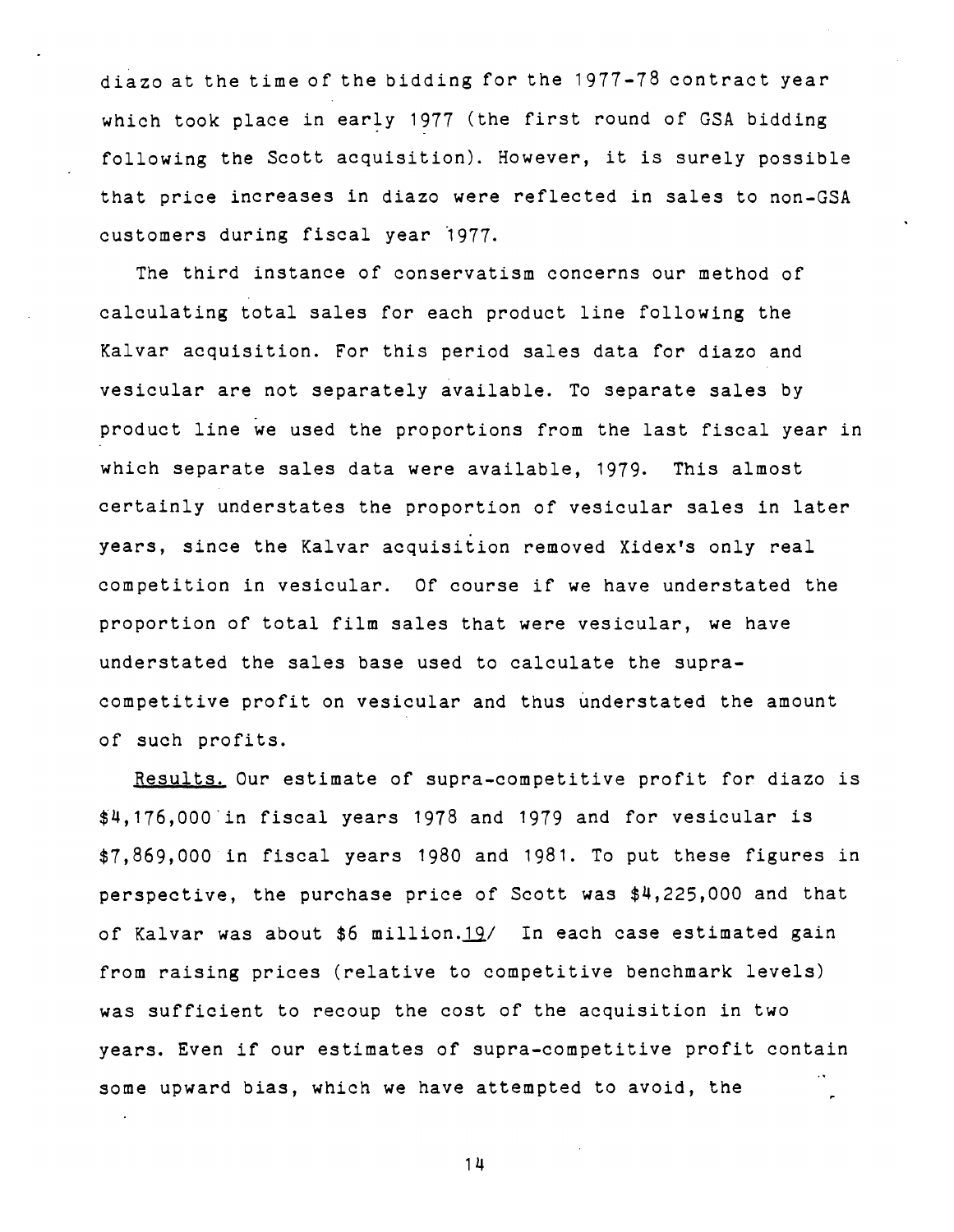acquisitions would appear to be handsome investments.

## y. Summary

A Federal Trade Commission suit against Xidex Corporation, challenging it acquisitions of Scott Graphics in 1976 and Kalvar' Corporation in 1979, has yielded an unusual opportunity to observe price behavior before and after the acquisitions. Each acquisition involved a substantial gain for Xidex in its share of a well defined microfilm product line. The materials and processes used in producing the two products are so similar that a ratio of prices can be used to control for input price or productivity changes which would affect the level of absolute prices over the time period covered by our study. Prices in each affected product line were found to increase after the acquisition occurred. It was also possible to estimate the profit gain due to the price increases. The price increases yielded substantial profit gains, in each case sufficient to recover the cost of the acquisition in about two years.

Litigation in the Federal Trade Commission antitrust suit against Xidex began in December 1981 and ended in March 1982 when Xidex agreed to settlement by consent. The consent allows Xidex to retain the acquisitions with the exception of Kalvar's vesicular technology and knowhow which 'it is required to divest. In addition, the consent requires licensing of Xidex's proprietary vesicular technology at below market-rates and royalty-free licensing of diazo technology. After an extended period for public comment, the final order became effective on July 7, 1983.20/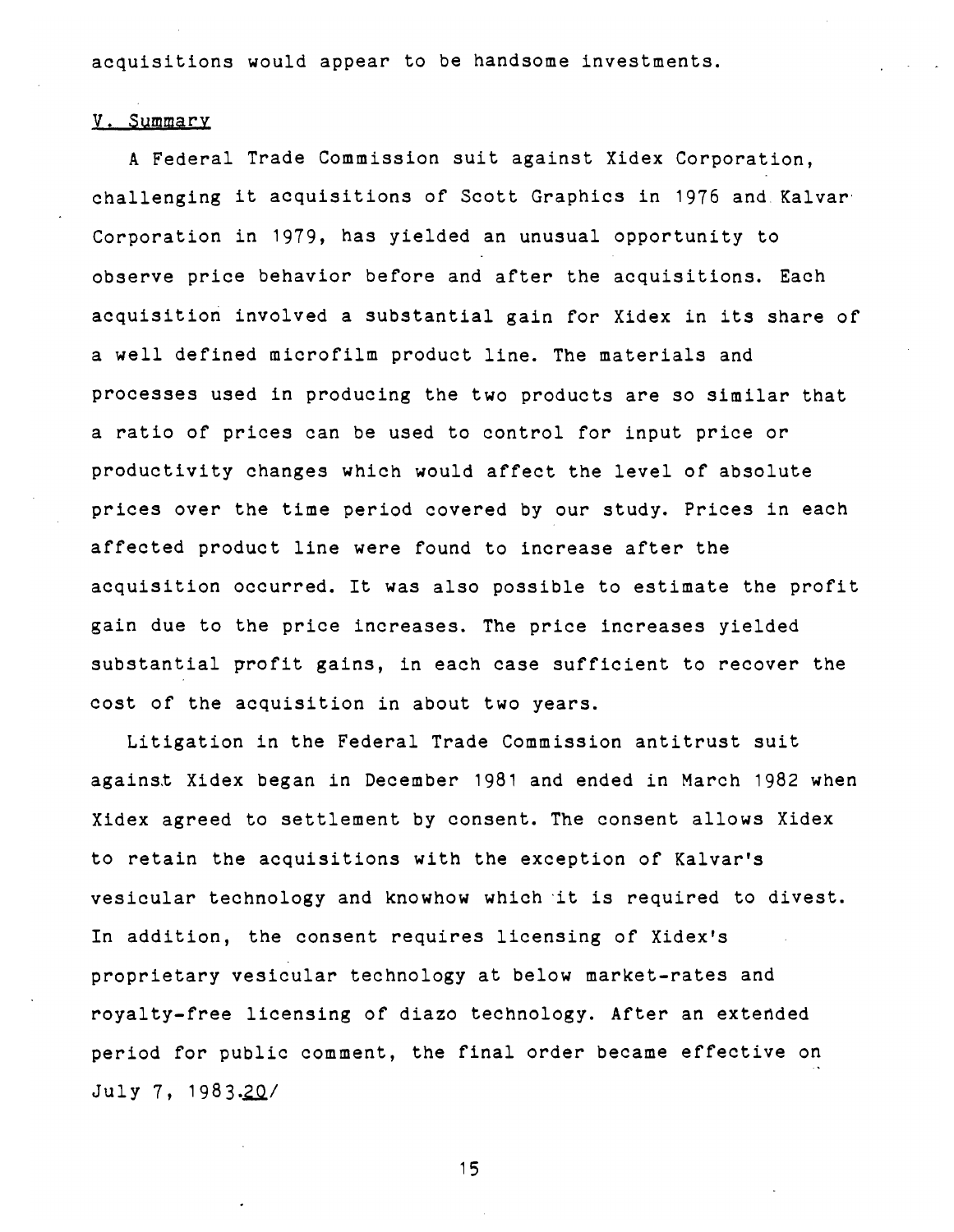

Figure 1: Behavior of Average Price Ratio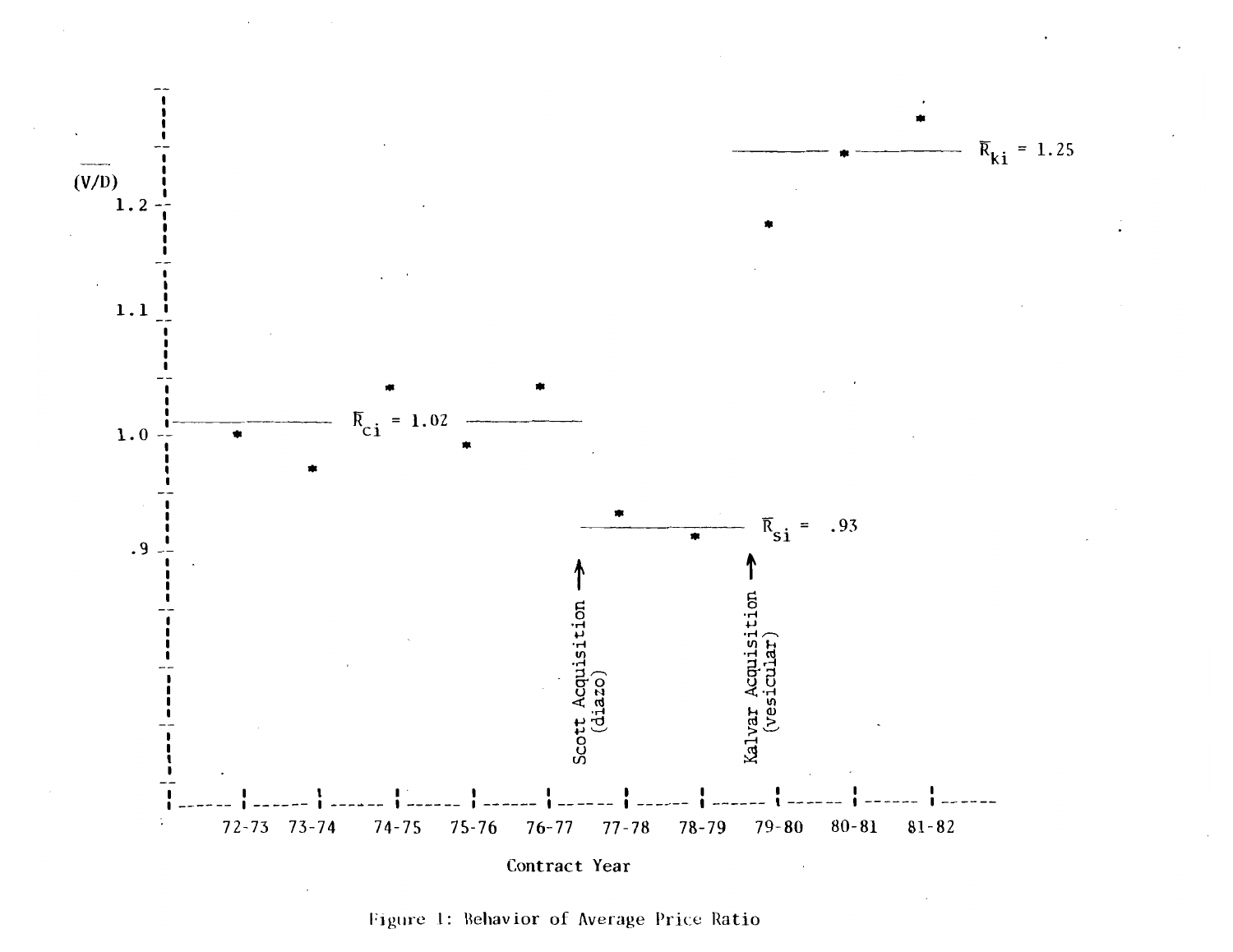

 $\ddot{\phantom{a}}$ 

Figure 2: Profit Effects of Price Changes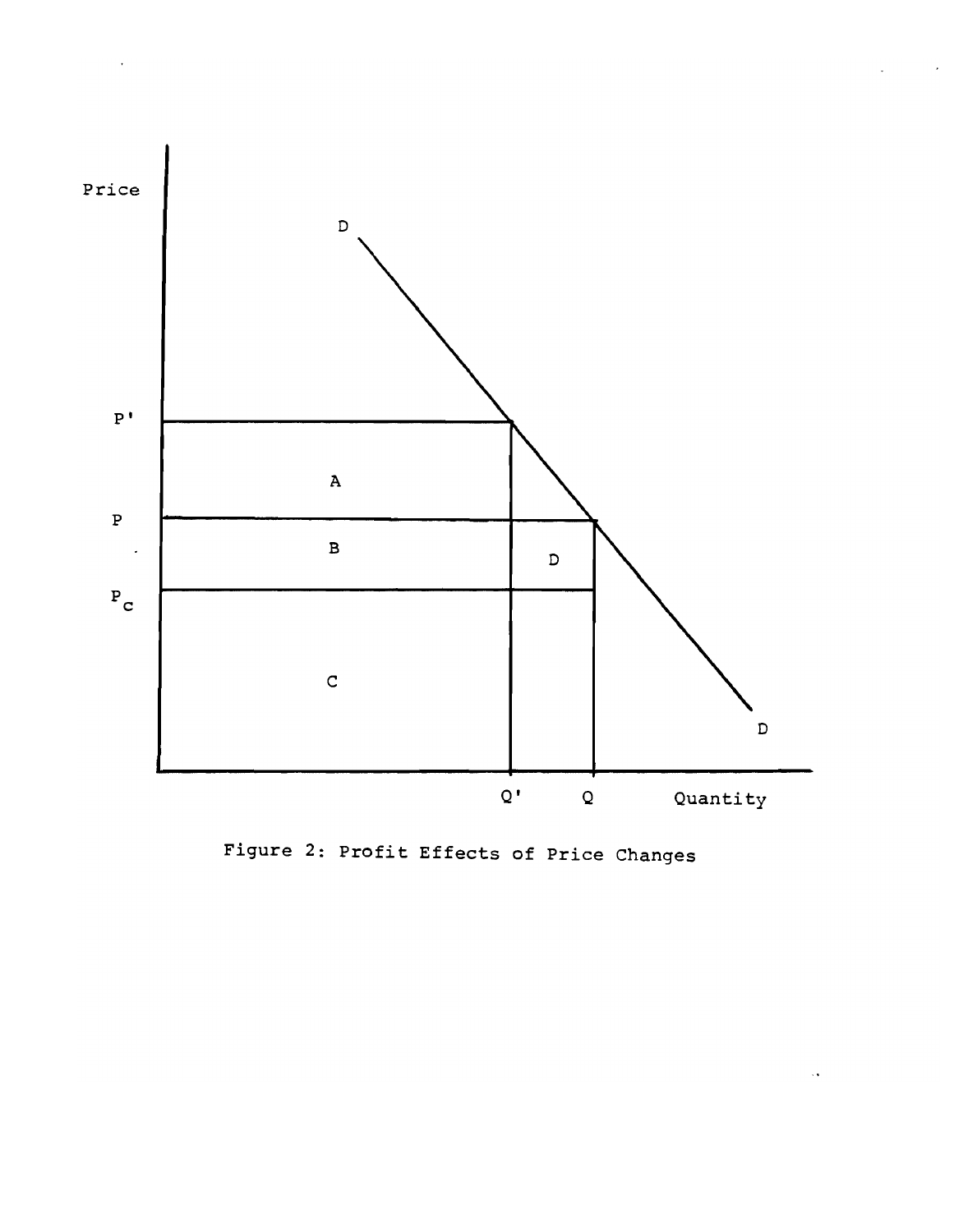Table 1. Estimates of Proportional Price Increases

| Configur-<br>ation                                                  | $R_{c1}$                                                                                                                                                  | $R_{S1}$                                                                                                                                       | $R_{k1}$                                                                                                                                                                    | d                                                                                                                                                                           | v                                                                                                                                                                |
|---------------------------------------------------------------------|-----------------------------------------------------------------------------------------------------------------------------------------------------------|------------------------------------------------------------------------------------------------------------------------------------------------|-----------------------------------------------------------------------------------------------------------------------------------------------------------------------------|-----------------------------------------------------------------------------------------------------------------------------------------------------------------------------|------------------------------------------------------------------------------------------------------------------------------------------------------------------|
| 1<br>23456789<br>10<br>11<br>12<br>13<br>14<br>15<br>16<br>17<br>18 | 1,012<br>1,019<br>1,065<br>1.083<br>1.019<br>1,051<br>1.069<br>1.071<br>1,079<br>1.106<br>1,010<br>1,054<br>.912<br>.937<br>.999<br>.975<br>1,037<br>.897 | 1.133<br>1,089<br>.926<br>.924<br>.910<br>.934<br>.949<br>.915<br>.940<br>.936<br>.914<br>.920<br>.773<br>.953<br>.776<br>.954<br>.789<br>.957 | 1.374<br>1.323<br>1,257<br>1,260<br>1,161<br>1,187<br>1.372<br>1.323<br>1,276<br>1,285<br>1,158<br>$\bar{ }$<br>1,197<br>1,112<br>1.365<br>1,104<br>1.363<br>1.136<br>1,283 | $-.1072$<br>$-.0637$<br>.1502<br>.1723<br>.1186<br>. 1245<br>.1270<br>.1705<br>.1481<br>.1817<br>.1061<br>.1457<br>.1785<br>$-.0170$<br>.2873<br>.0218<br>.3137<br>$-.0632$ | .3576<br>.2975<br>.1799<br>.1631<br>.1398<br>. 1224<br>.2838<br>.2335<br>.1827<br>.1620<br>.1463<br>. 1361<br>.2197<br>.4560<br>.1057<br>.3974<br>.0958<br>.4315 |
| mean                                                                | 1,022                                                                                                                                                     | .927                                                                                                                                           | 1,252                                                                                                                                                                       | $.1108*$                                                                                                                                                                    | .2283'                                                                                                                                                           |

\* d > 0 significant at .01 level with  $t_{17}$  = 2.72 **\*\***  $v > 0$  significant at .001 level with  $t_{17} = 8.40$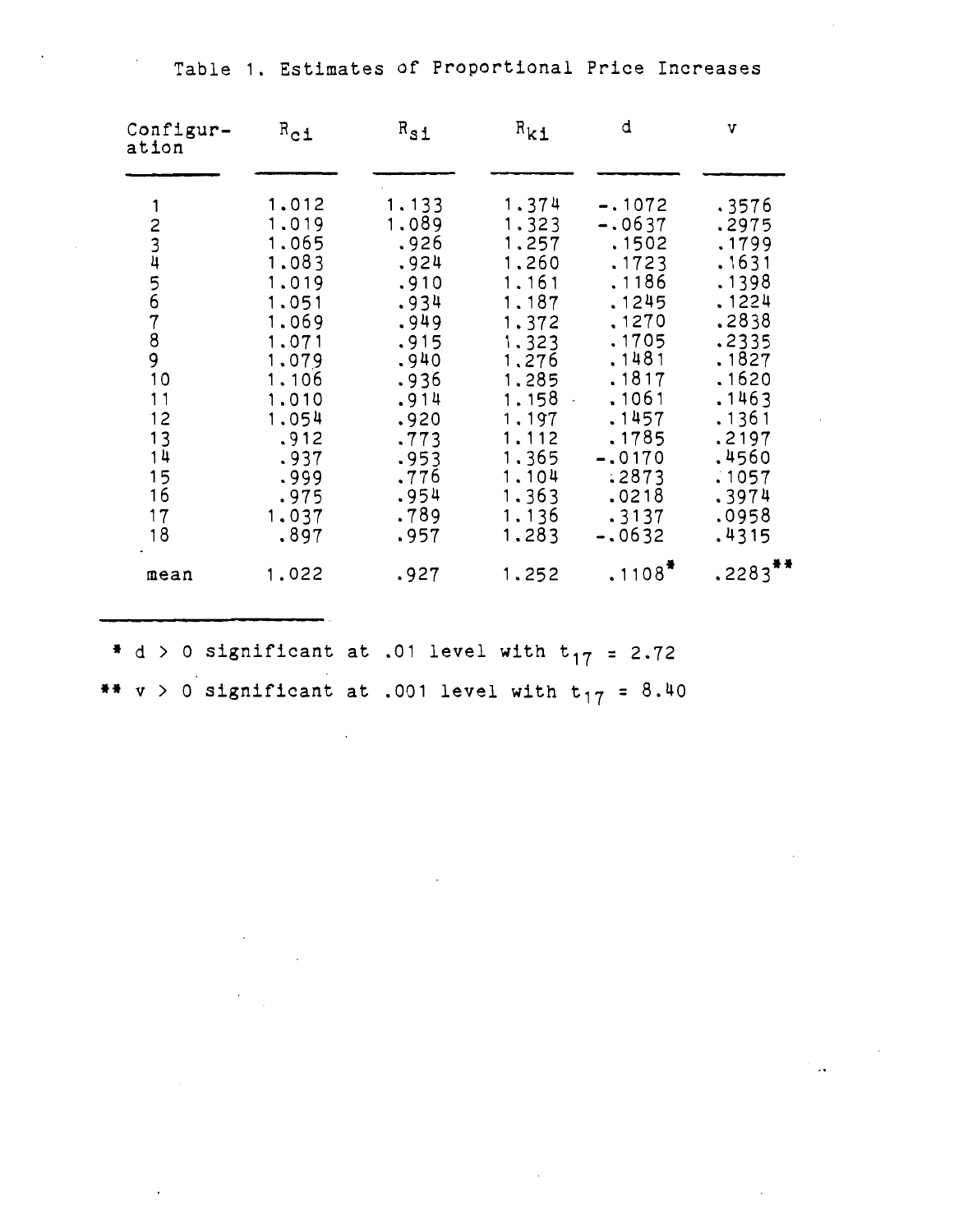## Table 2. Estimates of Effects on Profits

| Fiscal<br>Year<br>(Ending<br>6/30) |        | Xidex Duplicate Micro-<br>film Sales (000) |           | Estimates of"Supra-<br>Competitive" Profits (000) |
|------------------------------------|--------|--------------------------------------------|-----------|---------------------------------------------------|
|                                    | Total  | Diazo                                      | Vesicular | $77'$ <sub>d</sub><br>$77'$ <sub>V</sub>          |
| $1978*$                            | 29,282 | 18,194                                     | 11,088    | 1,818                                             |
| $1979*$                            | 39,736 | 23,605                                     | 16,131    | 2,358                                             |
| $1980$ <sup>**</sup>               | 49,596 | (29, 462)                                  | (20.134)  | 3,738                                             |
| $1981$ **                          |        | $54,802$ (32,554) (22,247)                 |           | 4,131                                             |
| Total                              |        |                                            |           | 7,869<br>4,176                                    |

- \* Sales data for FY 1978 and 1979 taken from "Xidex Corporate Update," October 1979 (published by Xidex). This document<br>gives sales data separately for diazo and vesicular for FY's 1974-1978.
- **••** Combined sales of diazo and vesicular for FY 1980 and 1981 were taken from Xidex's annual reports (microfilm sales are ere taken from Xidex's annual reports (microfilm sales are<br>ot broken down by film type). For FY 1980 and 1981 total ot broken down by film type). For FY 1980 and 1981 total<br>Between sales were allocated between diazo and vesicular microfilm sales were allocated between diazo and vesicular using proportions for FY 1979 sales.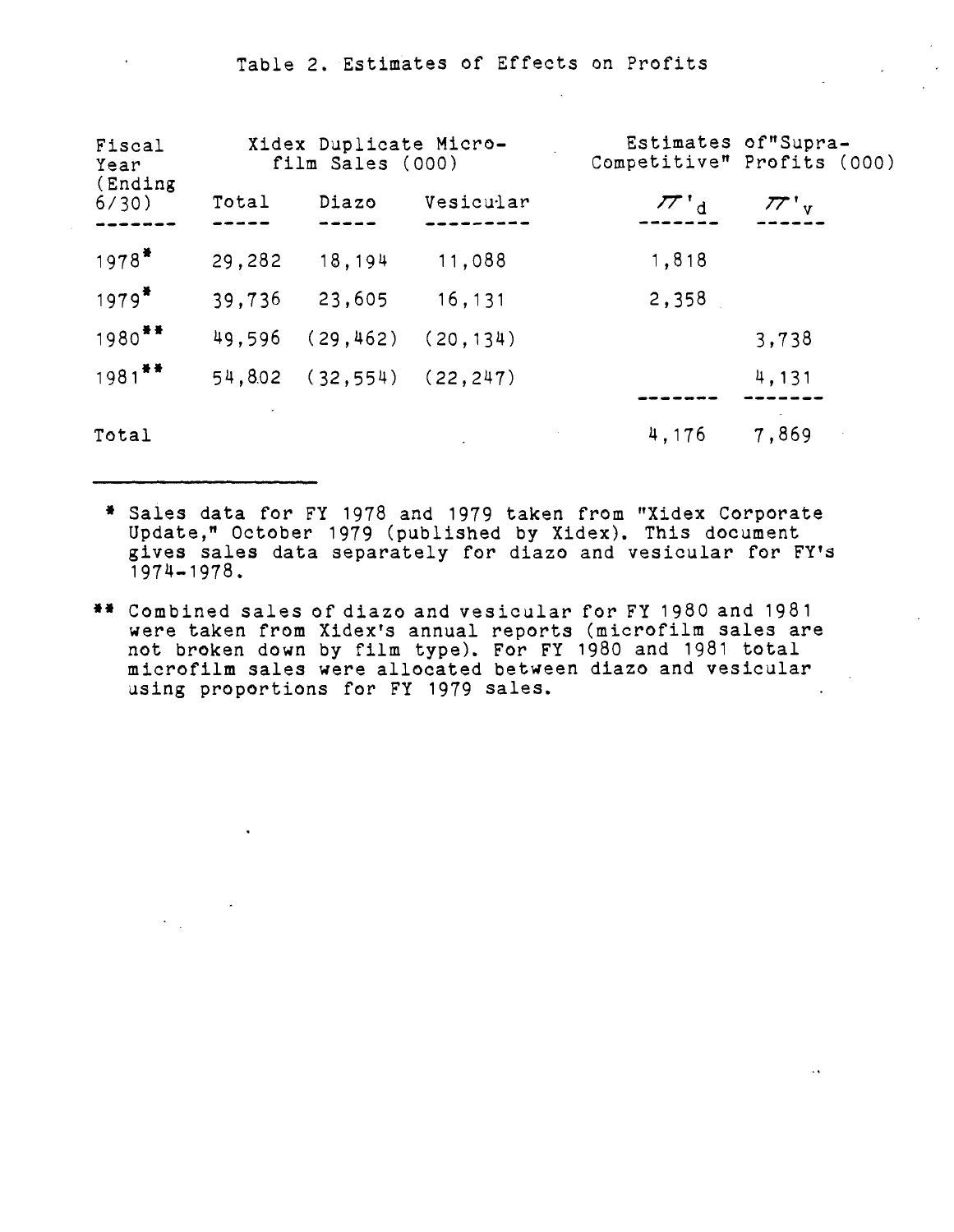#### Footnotes

*l/* The relatively small number of price-concentration vs. profit-concentration cross section studies is due to the paucity of useful data on prices. For examples of the former see R. C. Aspinwall, "Market Structure and Commercial Bank Mortage Interest Rates," Southern Economic Journal 36 (April 1970) 376-84; F. W. Bell and N. B. Murphy, "Impact of Market Structure on the price of a Commercial Banking Service," Review of Economics and Statistics 51 (May 1969) 210-13; A. A. Heggestak and J. J. Mingo, "Prices, Nonprices, and Concentration in Banking," Journal of Money Credit and Banking 8 (February 1976) 107-17; D. Hester, "Customer Relationships and Terms of Loans: Evidence from a Pilot Survey," Journal of Money Credit and Banking 11 (August 1979) 349-57; ; R. M. Lamm, Jr., "Prices and Concentration in the Food Retailing Industry," Journal of Industrial Economics 30 (September 1981) 67-78; J. H. Landon, "The Relation of Market Concentration to Advertising Rates: The Newspaper Industry," Antitrust BUlletin 16 (Spring 1971) 53-100; B. Marion, W. Mueller, R. W. Cotterill, F. Geithman and J. Smelzer, "The Price and Profit Performance of Leading Food Chains," American Journal of Agricultural Economics 61 (August 1979) 420-33; and H. P. Marvel, "Competition and Price Levels in the Retail Gasoline Market." Review of Economics and Statistics 60 (May 1978) 252-58.

2/ Xidex Corp., Doc. No. 9146, Complaint Counsel's Trial Brief, May 4, 1981 (hereinafter, Trial Brief), at 13 ff. The duplicating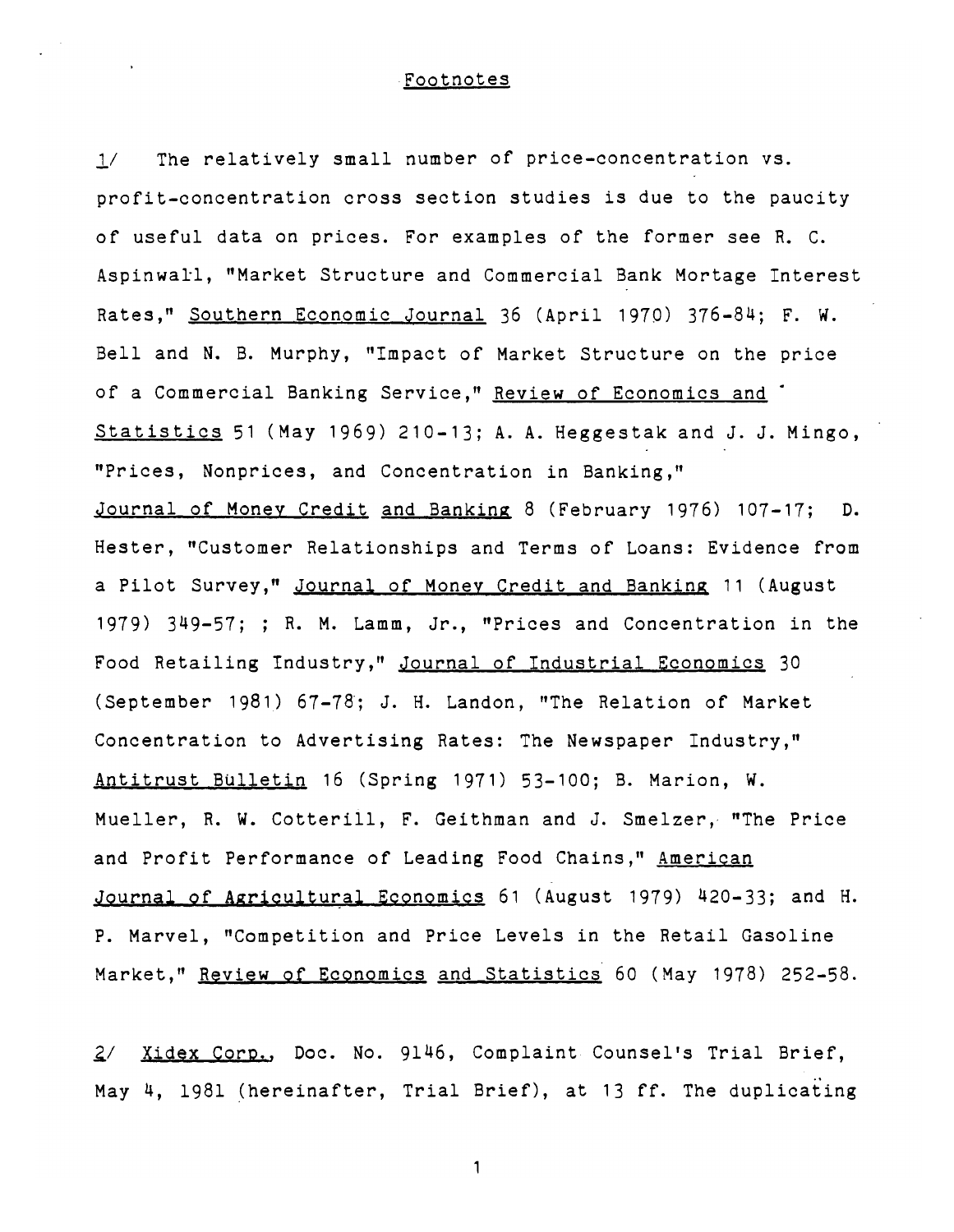process starts with a master negative (of a paper document or an image on a CRT screen) made using silver halide "original" microfilm. Diazo and vesicular cannot be used for this step because they lack the light sensitivity need to form an image from reflected light. From original, duplicate copies are made -using diazo, vesicular, or silver duplicating film **--** by directing a high intensity light source through the original (which serves as a template) onto the duplicate film. In the case of vesicular, the latent image is created by a photochemical reaction which releases minute amounts of nitrogen gas which is trapped in the film coating. When heat is applied, the gas expands creating microscopic bubbles (vesicules). These bubbles diffract light to create a dark image where the film was exposed to light. Thus vesicular copies reverse the photographic sign of the document (the film preserves the sign of the negative). In the case of diazo, the image is created by a different photochemical reaction which in the presence of heat and ammonia prevents the formation of a dye where the diazo film has been exposed to light; the unexposed areas develop dark. This film preserves the sign of the original document (reverses the sign of the negative.)

 $\frac{1}{4}$ . Id. at 14. The cost advantage of non-silver films is due to both the lower cost of the film itself and the simplicity of processing. Silver films require a series of chemical baths to develop the latent image. In contrast vesicular film requires only the application of heat while diazo requires heat and ammonia.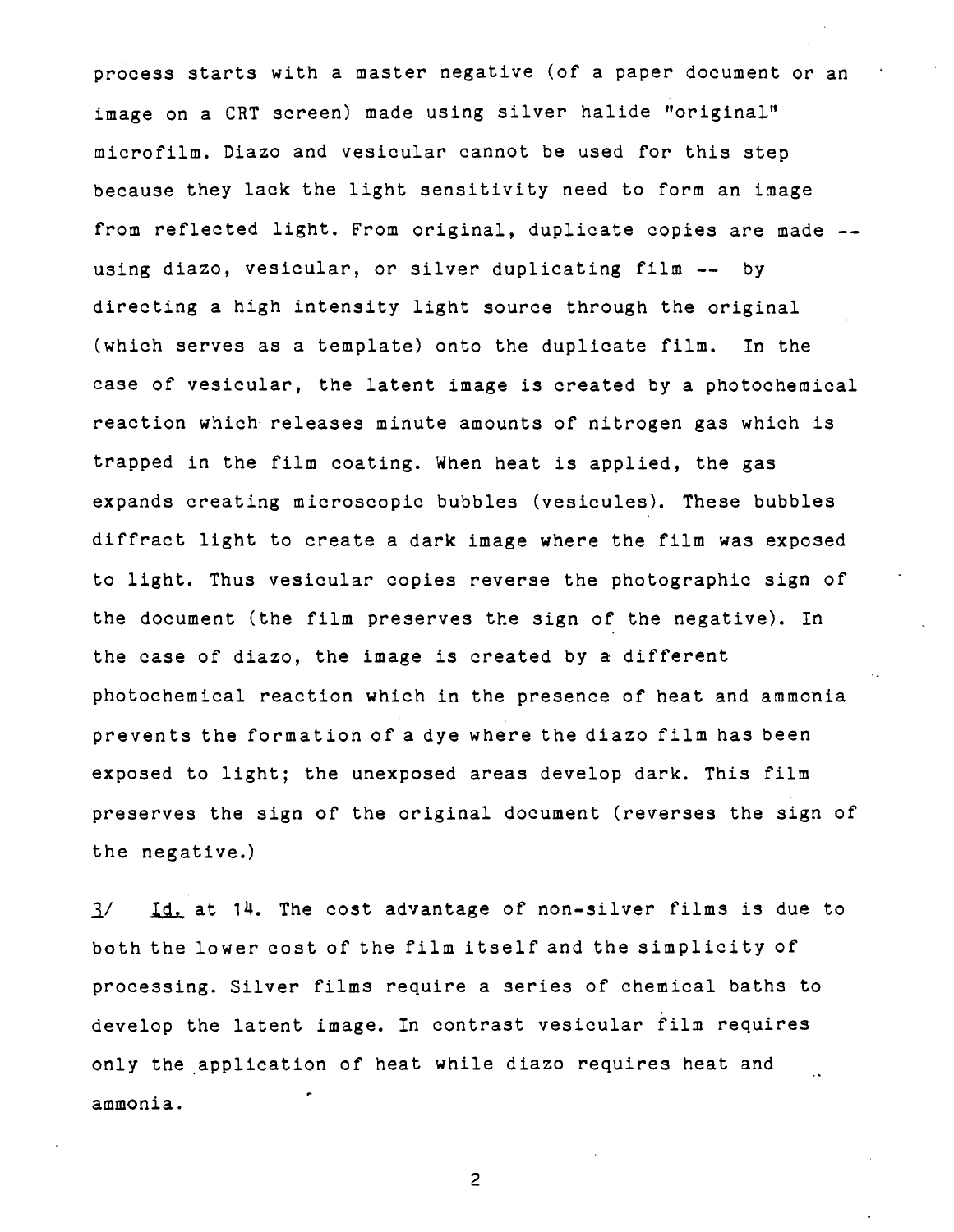4/ Id. at 16. Diazo and vesicular have almost entirely displaced silver duplicating film in uses other than making copies for archival storage. The continuing use of silver film'in this application is influenced by official archival certification of silver film.

5/ Id. at 18-23. The most important factor limiting short-run substitutability between the two is that duplicating equipment is specialized to accommodate one or the other. In addition to price, the choice of diazo vs. vesicular is influenced by differences in film characteristics and the developing process. Other things equal a microfilm copy with a dark background and light text *is* preferred because it reduces eye fatigue, so the photographic sign of source material *is* a consideration in the choosing a duplicating film. Vesicular reverses the photographic sign of the original document, while diazo preserves the sign. (See note 2) Diazo requires heat and ammonia to develop the image while vesicular requires only heat. Vesicular thus has the advantage of not requiring special venting and other precautions necessary when working with and storing ammonia. On the other hand, the resolution of diazo is less affected by dust particles.

*Q/* ~ at 28, 32 and 33.

2/ Xidex Corp., Doc. No. 9146, Trial Transcript (hereinafter, Trial Transcript) at 58 (testimony of Joseph C. D' Annunzio, President of Teledyne Post)

 $8/$  Trial Transcript at 60-61 (testimony of Joseph C. D' Annunzio, President of Teledyne Post: regarding increases in cost of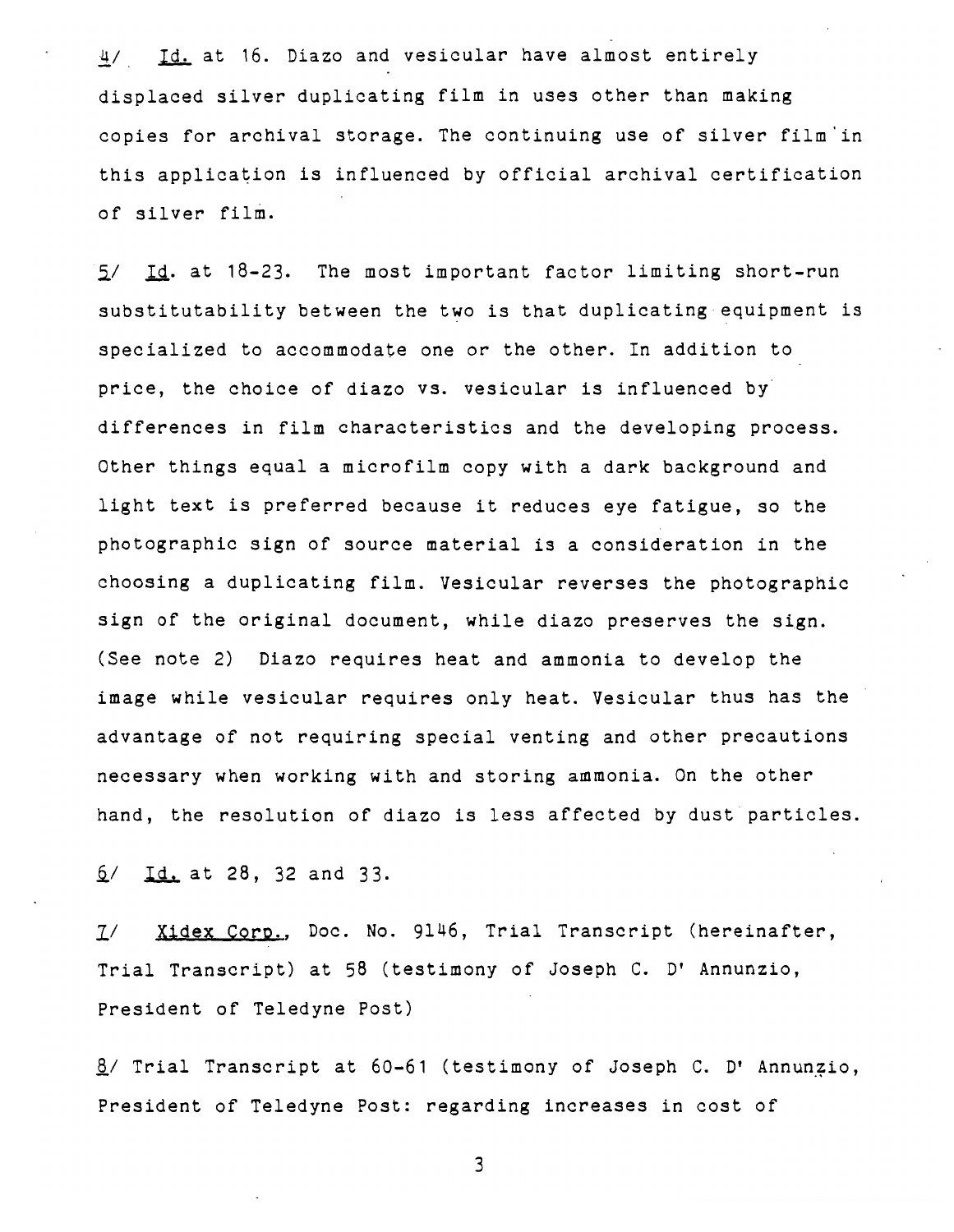materials and offsetting productivity gains) and "Xidex: Corporate Update," October 1979 (published by Xidex).

9/ The same coating equipment can be used to coat either type of film. Trial Transcript at 233 and 252 (testimony of James D. Trotter, President of Consolidated Micrographics), 363 (testimony of Frank Scarpone, former general sales manager of GAF Micrographics), 363 (testimony of Dr. Norman Notley, consulstant to 3M corporation), and 1150 (testimony of Karl Kraske, Vice President of James River Graphics). Although the manufacturing processes are very similar, production substitution is hampered by the web of patents and trade secrets surrounding vesicular coating formulations. There.are three such formulations in use. With its acquisition of Kalvar, Xidex controlled two. The third has yet to capture any significant portion of the market. Patent protection on diazo coating formulations expired before the time period examined in our study. However, even absent patent protection on coatings, entry into film coating, whether diazo or vesicular, appears to be difficult due to learning curve effects. Production on a commercial scale requires skills acquired by trial and error and is not easily transferable. Several potential entrants into film coating gave up in frustration following unsuccessful attempts to produce microfilm using methods which seemed promising in the laboratory. Trial Transcript at 344-51 (testimony of Dr. Norman T. Knotley: concerning patents as a barrier to entry in vesicular); 714-23 (testimony of Richard A. Bearse, President of Arkwright: history of Arkwright's unsuccessful attempt to enter into manufacture of diazo).

 $\frac{1}{2}$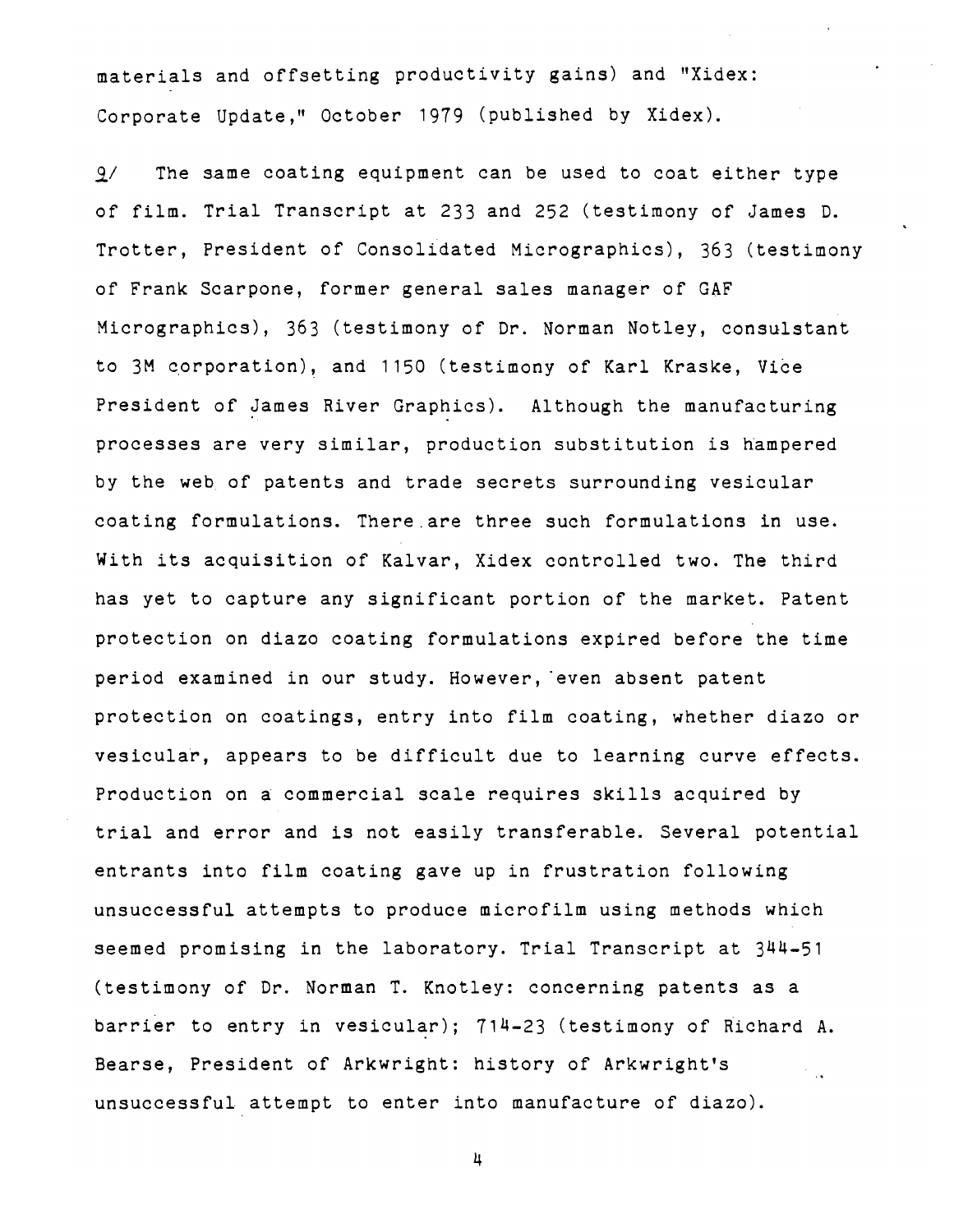10/ General Services Administration, Federal Supply Service, Federal Supply Schedule FSC 67 Part IV, Section A (Micrographic Supplies).

11/ General Services Administration, Federal Supply Service, Abstract of Bid§ (Available for contract years 1977-78 through 1980-81.)

 $12/$  Each configurations may contain more than one GSA product "item", so there may be more than one low bid in that configuration.

13/ Trial Transcript at 233 (testimony of James D. Trotter, President of Consolidated Micrographics).

*141* Trial Transcript at 198 (testimony of James D. Trotter, President of Consolidated Micrographics: GSA prices considered best index of market prices) and 508-9 (testimony of Vernel 0. Fosse, Program Manager for Microcopying, Micrographics Division, 3M: GSA prices best index of duplicating microfilm prices).

 $15/$  Bids for contract year 1979-80 were submitted on February 26, 1979. The purchase agreement between Xidex and Kalvar was reached on February 14, 1979 (effective. March 22). (Trial Brief at 8.) The circumstances regarding the contract awards for 1979- 80 are unusual. Kalvar was the low bidder on most vesicular products. Xidex was typically the next to the lowest bidder, but with prices that were substantially higher than those bid by Kalvar. One would think that, in acquiring Kalvar, Xidex would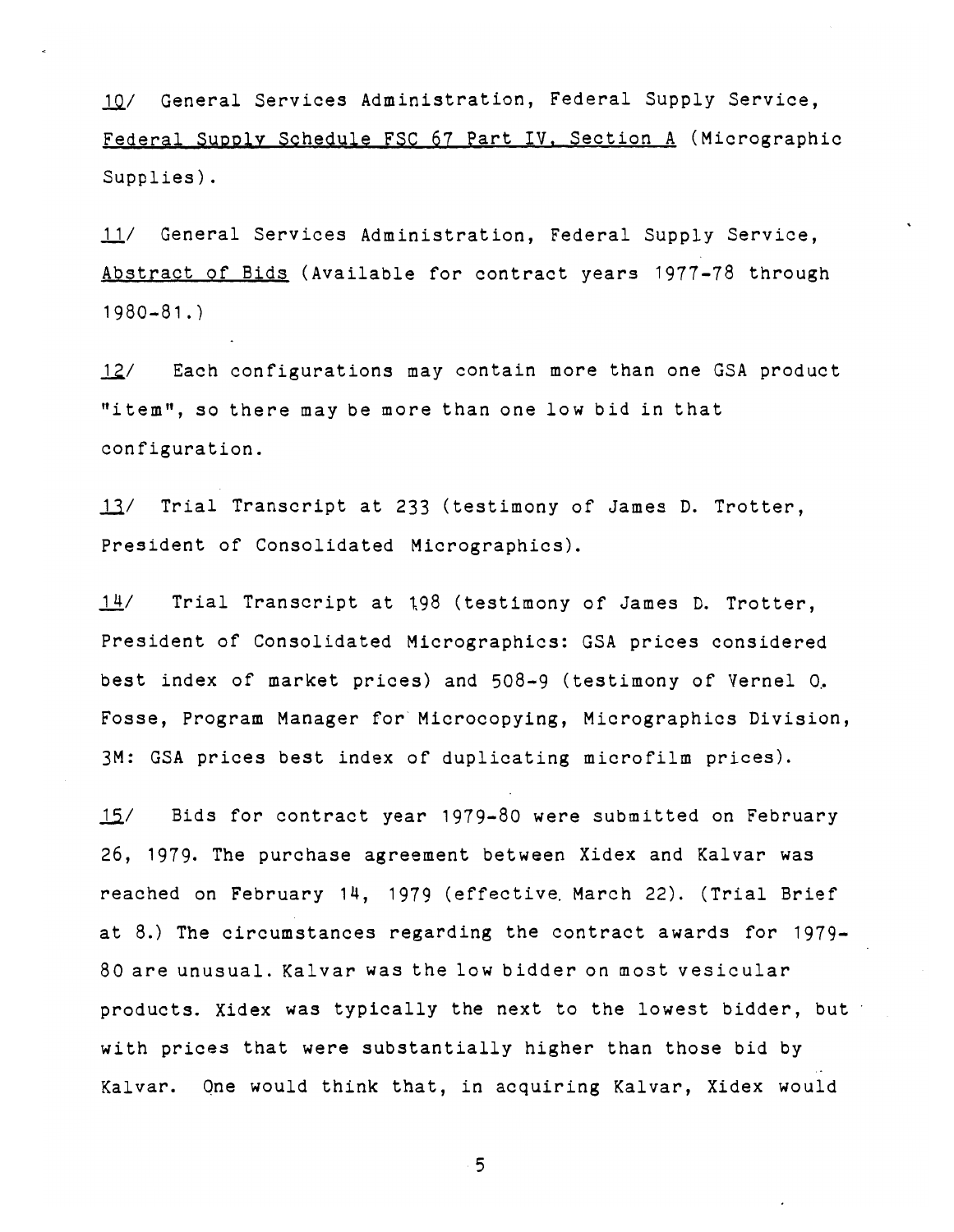have incurred the obligation to fulfill Kalvar's contracts at the prices tendered by Kalvar. (Apparently GSA contract officers were of this opinion as there is a series of legal memoranda in GSA files concerning a dispute on this issue, but no record regarding its final disposition.) However, when the 1979-80 supply schedule was published, Xidex was listed as the supplier on all contracts on which Kalvar had been the low bidder, and the final contract prices were those that had been tendered by Xidex.

 $\frac{16}{\sqrt{10}}$  The average values of R<sub>ci</sub>, R<sub>si</sub>, and R<sub>ki</sub> do not correspond exactly to the unweighted mean of the average annual values of (V/D) in the corresponding subperiod. In some contract years, the price ratio for some configurations could not be calculated because there was no contract award for one of the two products.

17/ See O. E. Williamson, "Economies as an Antitrust Defense: The Welfare Tradeoffs," American Economic Review 58 (March 1968) 18-36. At least in the case of the Kalvar acquisition, there is a strong presumption that there was no efficiency gain from the merger. Two months after the acquisition, the plant was closed and the employees were fired. (Trial Brief at 9.)

18/ If P and Q were used the result obtained below in (11) would have to be multiplied by Q'/Q, which would make the estimate of D/A smaller. Using P' and Q' has the opposite effect on D/A.

19/ Xidex acquired the duplicate microfilm business of Scott Graphics (including a production facility) for \$4,225,000 in cash and notes. (Trial Brief at 7.) Xidex paid Kalvar \$1,776,000 in